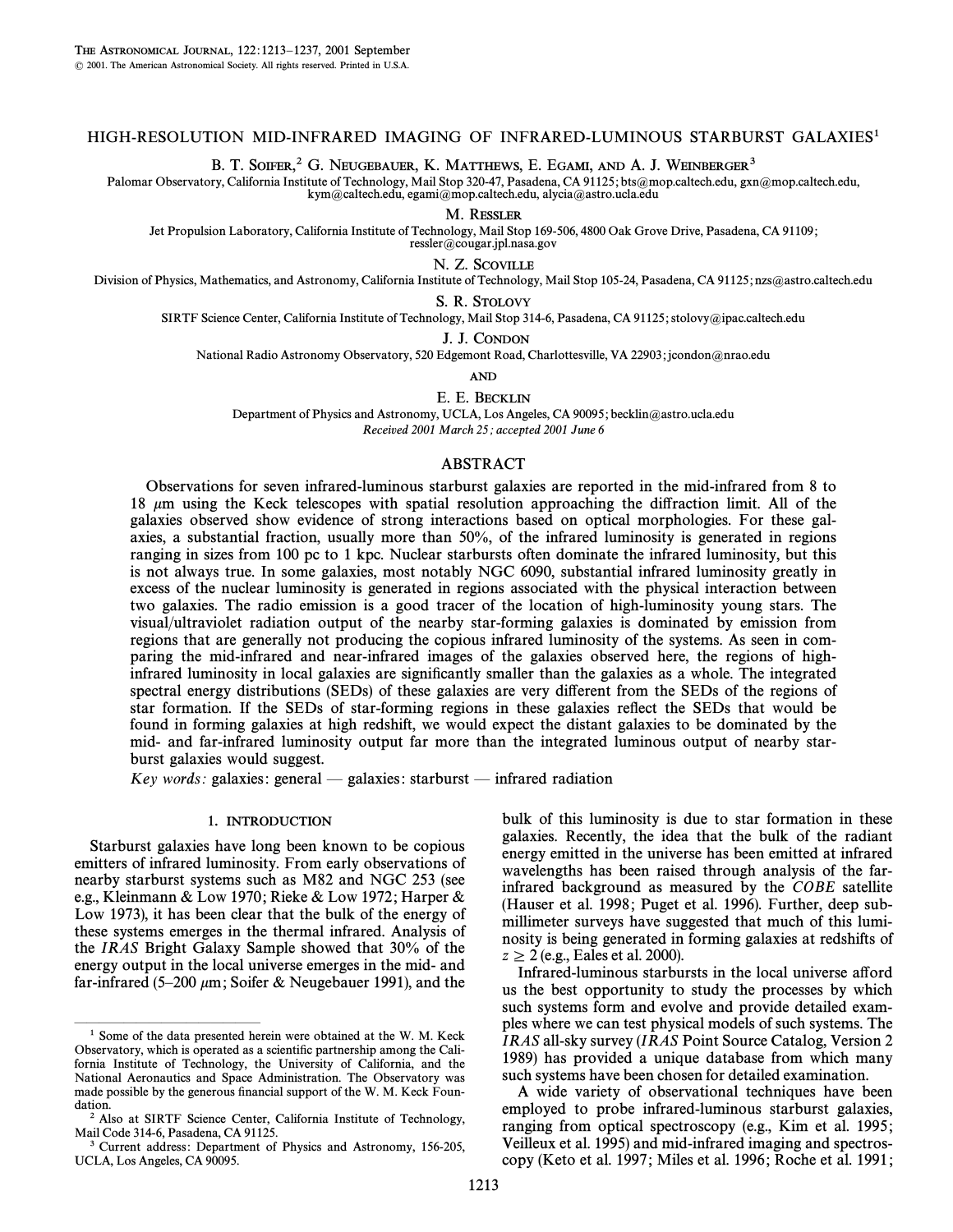Dudley 1999) to centimeter radio continuum imaging (Condon et al. 1990, 1991, hereafter C91). The nuclear environments of starburst galaxies have been effectively imaged with high spatial resolution in the near-infrared by, e.g., Scoville et al. (2000, hereafter S00), Dinshaw et al. (1999), and Alfonso-Herrero et al. (2000, 2001).

Because dust responds through its thermal emission instantaneously to the radiation field in which it is embedded, thermal radiation by dust is the ideal way to trace the current location of the dominant luminosity sources, i.e., the most luminous stars, in starbursts. In very dusty systems, such as those known from *IRAS* observations to be luminous starbursts, high spatial resolution imaging in the thermal infrared can address the location and extent of the current star formation in these galaxies unimpeded by foreground extinction. How the thermal dust emission is related to the other tracers of star formation is important for utilizing these tracers in more distant galaxies.

IRAS measured the total bolometric luminosity from these galaxies (e.g., Soifer et al. 1987). The spatial resolution of those observations,  $\sim$  1'-2', was, however, inadequate to locate the emission within the galaxies. Because the midinfrared wavelengths (8–25  $\mu$ m) carry a significant fraction of the total bolometric luminosity in infrared bright galaxies, ranging from  $\sim 10\%$  to greater than 30% of the  $8-1000 \mu m$  luminosity, observations at these wavelengths with a resolution  $\leq 1$ <sup>"</sup> have the potential to directly trace the locations where the most luminous stars are forming in these systems. With a diffraction limit of  $0\degree$  24 FWHM at 10  $\mu$ m, the Keck telescope provides a substantial improvement in spatial resolution over previous mid-infrared observations, probing the distribution of the thermal emission at the 100–300 pc scale in luminous starbursts at distances of  $40-120$  Mpc.

In this paper, we report imaging observations from  $8-18$  $\mu$ m of a sample of highly luminous starburst galaxies at spatial resolutions of  $0\rlap{.}^{\prime\prime}3-0\rlap{.}^{\prime\prime}6.$  These data provide the highest spatial resolution yet achieved of the thermal emission from these systems and trace the spatial distribution of the emergent luminosity in these systems. For purposes of establishing luminosities and physical distances in these galaxies, we adopt  $H_0 = 75 \text{ km s}^{-1} \text{ Mpc}^{-1}$ .

#### 2. THE SAMPLE

The objects observed were taken from the IRAS Bright Galaxy Sample (BGS, Soifer et al. 1987, 1989). The basic information for the seven objects in the sample is given in Table 1. Since the goal of this study is to understand luminous starburst galaxies, systems having Seyfert-like spectra were excluded. With this selection criterion, there are

25 objects in the BGS in the luminosity range  $11.4 \le$  $log(L_{\text{bol}}[L_{\odot}]) \le 11.9$ ; seven were observed. These seven objects are among the closest highly infrared-luminous starburst galaxies. Six of the seven objects observed have clear evidence of strong interactions/mergers from optical images. The only object without such evidence, Mrk 331  $(= UGC 12812)$ , has several close companions. In this luminosity range,  $60\% - 70\%$  of objects are found in strongly interacting or merging systems (Sanders et al. 1988 ; Sanders & Mirabel 1996). The objects were selected to be detectable from the ground at 12  $\mu$ m, so that there is a bias toward brighter 12  $\mu$ m flux densities in these galaxies, as measured by IRAS, compared with the galaxies in the same luminosity range in the BGS. Three of the galaxies in the sample, IC 1623 (= VV 114), NGC 3690/IC 694 (= Arp 299), and NGC 1614 ( $=$ Arp 186) are the three brightest objects at 12  $\mu$ m in the above sample. This selection of brighter 12  $\mu$ m flux density appears to be the major bias in our sample, as compared with the total BGS sample for this luminosity range.

### 3. OBSERVATIONS AND DATA REDUCTION

The observations were made using the MIRLIN midinfrared camera (Ressler et al. 1994) at the f/40 bent Cassegrain visitor port of the Keck II telescope and the imaging mode of the long wavelength spectrograph (LWS; Jones  $\&$ Puetter 1993) at the f/25 forward Cassegrain focus of the Keck I telescope. In general, only observations where the FWHM of the PSF was less than 1.0 were used. Because of the variability, the seeing conditions are described throughout the text when specific objects are discussed.

The MIRLIN camera uses a  $128 \times 128$  Si:As array with a plate scale of  $0$ . 138 pixel<sup>-1</sup> for a total field of view of  $17'' \times 17''$ . At each wavelength, the observing procedure was the same. A secondary with a square wave chop of amplitude  $6''$  in the north-south or east-west direction at 4 Hz was employed for fast beam switching. The frames sampling each chop position were co-added separately in hardware, resulting in two images. After an interval of approximately a minute, the telescope was nodded perpendicular to the chop direction (east-west or north-south) by  $6^{\prime\prime}$ , and a second pair of images was obtained in order to cancel residuals in the sky and to subtract telescope emission. This procedure was repeated a number of times at each wavelength. The data were reduced by differencing the two images obtained within the chop pairs at each nod location. Then the resulting positive images were co-added, with the positions appropriately adjusted to a common location, to yield an image centered in a field approximately  $6'' \times 6''$ . Because of the chopper and telescope nod spacings employed for the

TABLE 1 BASIC PROPERTIES OF OBSERVED GALAXIES

| Name                           | z      | log L<br>$(L_{\rm bol} [L_{\odot}])$ | $log M_{H_2}$<br>$(M_{\odot})$ | Spectrum $\text{opt/IR}$ | Linear Scale<br>$(pc \, arcsec^{-1})$ |
|--------------------------------|--------|--------------------------------------|--------------------------------|--------------------------|---------------------------------------|
| $VV 114 (= Arp 236) \dots$     | 0.0200 | 11.62                                | 10.44                          | $H$ $\pi$ /PAH           | 400                                   |
| NGC $1614$ (=Arp 186)          | 0.0159 | 11.62                                | 10.03                          | $H$ II                   | 320                                   |
| NGC 2623 (= Arp 243)           | 0.0185 | 11.54                                | 9.77                           | $\ldots$ /PAH            | 370                                   |
| NGC 3690/IC 694 ( $=$ Arp 299) | 0.0104 | 11.91                                | 10.06                          | $H \pi$ /PAH + Sil       | 210                                   |
| IC 883 (=Arp 193)              | 0.0233 | 11.51                                | 9.87                           | <b>LINER/PAH</b>         | 470                                   |
| NGC $6090 (= Mrk 496)$         | 0.0293 | 11.51                                | 10.15                          | $H$ II                   | 590                                   |
| $UGC 12812 (= Mrk 331) \dots$  | 0.0185 | 11.41                                | 10.11                          | $H \pi$ /PAH + Sil       | 370                                   |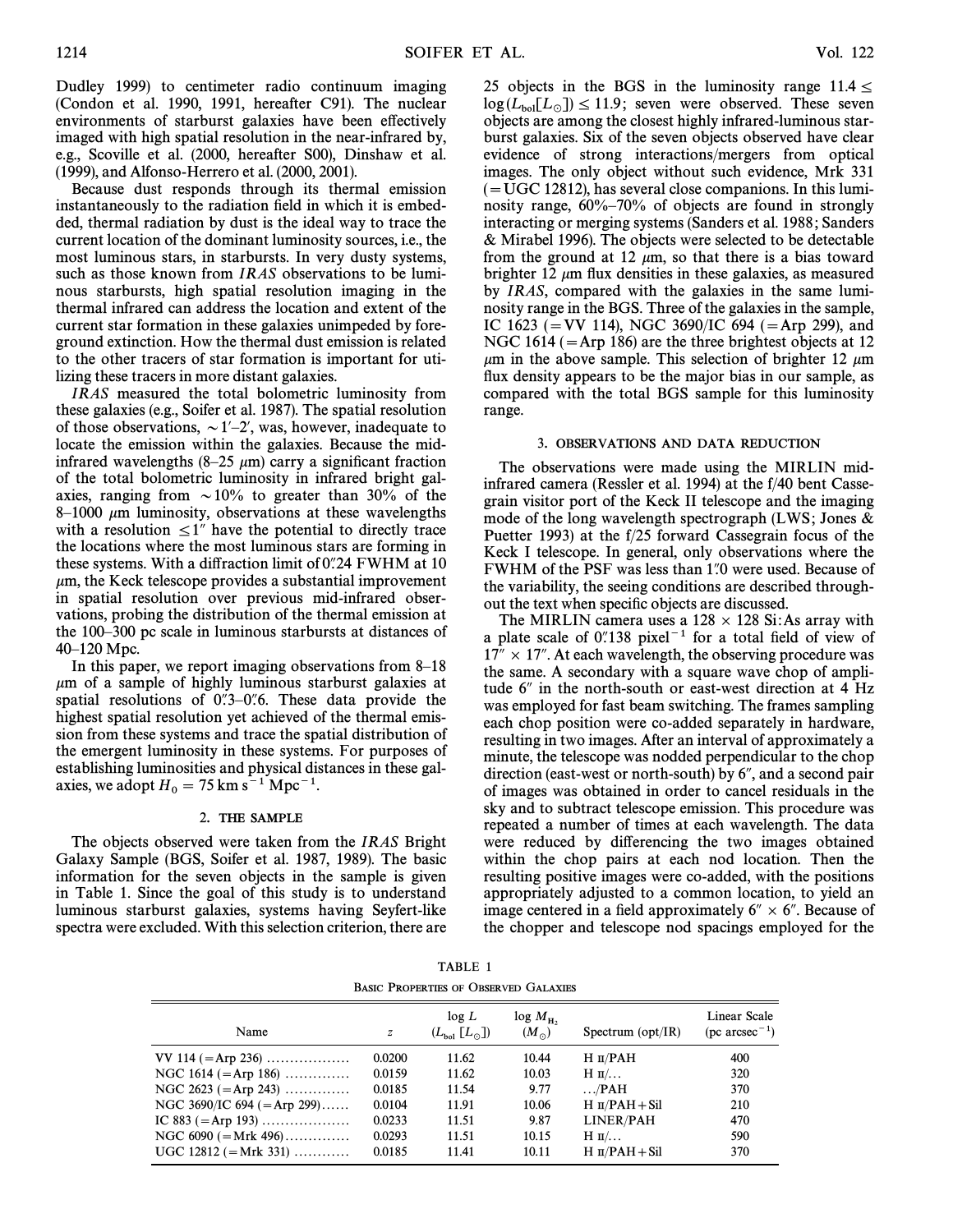observations, the data are not capable of measuring low surface brightness emission that is extended beyond a  $6<sup>''</sup>$ diameter region. In addition, extended emission within a  $6<sup>′</sup>$ region with a surface brightness of 5 mJy arcsec<sup>-2</sup> is not detectable within these images.

Observations with MIRLIN of VV 114, NGC 1614, NGC 3690, and Mrk 331 were obtained in 1998 March and October. The MIRLIN observations were made under photometric conditions. The observations of the targets were interleaved with observations of nearby bright stars that served as photometric calibration and to establish the point-spread function (PSF) for the observations.

Observations of all the galaxies listed in Table 1 were made with LWS in 1999 October and 2000 January, May, and September. Generally, these observations were made under photometric conditions. Over the course of the observations, the mid-infrared seeing varied from near diffraction limit ( $\sim$  0.3 at 12.5  $\mu$ m) to greater than 1.0.

The secondary chopper was set to an amplitude of  $5^{\prime\prime}$  at a frequency  $\sim$  5 Hz for all the objects except NGC 1614, NGC 2623, and IC 883, where the chopping amplitude was 4". Observations were made in a fashion similar to the MIRLIN observations, except that the telescope nodding was in the same direction as the chopping, and the nodding amplitude was the same as the chopping amplitude. The data were reduced in a manner similar to the MIRLIN data. The pixel scale is  $0\rlap.{''}08~\text{pixel}^{-1}$ .

The filters defining the photometric bands are quite similar in both MIRLIN and LWS, and all have widths about 10% of the central wavelengths that are listed in Table 2. Details of the filters are given in Soifer et al. (2000). The photometry was calibrated based on observations of four bright stars,  $\alpha$  Tau (=HR 1457) ([12.5  $\mu$ m] = -3.07 mag),  $\alpha$  Boo (= HR 5340) ([12.5  $\mu$ m] = -3.15 mag),  $\beta$  Peg  $(=\text{HR } 8775)$  ([12.5  $\mu$ m] = -2.55 mag), and  $\alpha$  Cet (=HR 0911) ([12.5  $\mu$ m] = -1.92 mag), whose magnitudes in turn were based on IRAS and Keck data. The magnitudes adopted at the other mid-infrared wavelengths for these stars were within 0.08 mag of these values. The uncertainties in the photometry, based on the internal consistency of the observations, is estimated to be 5% at  $\lambda \le 17.9 \ \mu \text{m}$ . The flux density corresponding to 0.0 mag (Vega-based) was taken to follow the prescription given in the Explanatory Supplement to the IRAS catalogs and atlases (Beichman et al. 1989) and is given in Soifer et al. (2000).

In addition, high spatial resolution observations of two of these galaxies, VV 114 ( $=\text{Arp}$  236) and NGC 3690 ( $=\text{Arp}$ ) 299) were obtained at 3.2  $\mu$ m with NIRC (Matthews & Soifer 1994) on the Keck I telescope in 1996 December. Although the background is higher at this wavelength than at shorter wavelengths, observations were made in the standard "stare-and-dither" mode for near-infrared observations. Observations were obtained for Mrk 331 at 2.15  $\mu$ m (K<sub>s</sub>) and 3.4  $\mu$ m (L') using the near-infrared camera on state of  $K_s$  m. Hele telescope Observations were mode the 200 inch (5 m) Hale telescope. Observations were made in a similar fashion to those on the Keck telescope.

#### 4. RESULTS AND DISCUSSION FOR INDIVIDUAL GALAXIES

The basic observational results are presented in Table 2 and Figures 1-7. The observed flux densities, measured from the Keck images in the largest beams feasible for each of the galaxies, are presented in Table 2. All of the galaxies were observed at 11.7 and 12.5  $\mu$ m, while most of them were observed at 17.9  $\mu$ m. For comparison, the IRAS flux densities at 12  $\mu$ m, representing the integrated flux densities for the galaxies, are also presented in Table 2.

In each image, the locations of the origin and, in some cases, other positions are marked to facilitate comparisons. Because bright stars are not common in the mid-infrared, the a priori astrometric registration of the mid-infrared images with respect to other images is not better than 1". The locations of the images in these figures were determined by identifying morphologically similar features and assuming that they are spatially coincident at wavelengths between the radio and near-infrared. In the mid-infrared, morphological features within  $\sim 5$ " diameters were imaged on a single array, and thus differences on that scale between images at different wavelengths are robust.

In the plots that present the spectral energy distributions (SEDs) for these galaxies, a variety of data are presented. The integrated Ñux densities at each wavelength are from 2MASS and IRAS data. The large beam Keck data are presented (from Table 2), as well as data from NICMOS (or ground-based images), with the photometry scaled to the same size beams. In addition, to illustrate how the SEDs vary with beam size, we also present multiaperture pho-

| Object                              | $7.9 \mu m$<br>(mJy) | $8.8 \mu m$<br>(mJy) | 9.7 $\mu$ m<br>(mJy) | 10.3 $\mu$ m<br>(mJy) | 11.7 $\mu$ m<br>(mJy) | $12.5 \mu m$<br>(mJy) | $12 \mu m^b$<br>(mJy) | $17.9~\mu m$<br>(mJy) |
|-------------------------------------|----------------------|----------------------|----------------------|-----------------------|-----------------------|-----------------------|-----------------------|-----------------------|
| VV 114E                             | 457                  | 245                  | $52 + 21$            | $70 + 10$             | 237                   | 338                   | 1100                  | $452 + 61$            |
| NGC $1614^{\circ}$                  | $\cdots$             | $\cdots$             | $\cdots$             | $\cdots$              | 1030                  | 1220                  | 1400                  | .                     |
| $NGC 2623$                          | $\cdot$              | $\cdot$              | $\cdot$              | $\cdots$              | 151                   | 201                   | 240                   | $\cdots$              |
| NGC 3690 sum $\text{d}$             | $\cdots$             | $\cdots$             | $\cdots$             | $\cdots$              | 2390                  | 4030                  | 3900                  | 12650                 |
| IC $883$                            | $335 + 34$           | $\cdots$             | $\cdots$             | $34 + 11$             | 130                   | $301 + 46$            | 260                   | $\cdots$              |
| NGC $6090 \text{ sum}$ <sup>e</sup> | $\cdot$              | $\cdots$             | $\cdots$             | $\cdots$              | 167                   | 134                   | 290                   | $356 + 40$            |
| Mrk $331$                           | $\cdots$             | $\cdots$             | $\cdots$             | $\cdots$              | 280                   | 403                   | 510                   | 685                   |

TABLE 2 KECK MID-INFRARED FLUX DENSITIES FOR STARBURST GALAXIES<sup>a</sup>

<sup>a</sup> The Keck flux densities are in a 4" diameter circular beam unless otherwise noted. The uncertainties are omitted from the table unless the statistical uncertainty in the photometry, based on the noise in the sky, exceeds 10%. The uncertainties quoted are statistical only; photometric uncertainties are on the order of  $\pm 10$ %.

 $\overline{b}$  The 12  $\mu$ m flux densities are from the IRAS data for these objects. The effective beam size is 2' for the IRAS measurements. The uncertainties in the IRAS data are  $5\%$ -10%.

 $\epsilon$  At 24.5  $\mu$ m a flux density of 7.0 Jy was measured.

 $d$  The flux densities are the sum of the flux densities measured in four separate 4" diameter beams centered on NGC 3690 A, 3690 B1, 3690 C, and 3690 C', and a 2" diameter circular beam centered at NGC 3690 B2.

 $\degree$  The flux densities in a 6" diameter beam centered on NGC 6090E<sub>s</sub> and a 4" beam centered on NGC 6090W.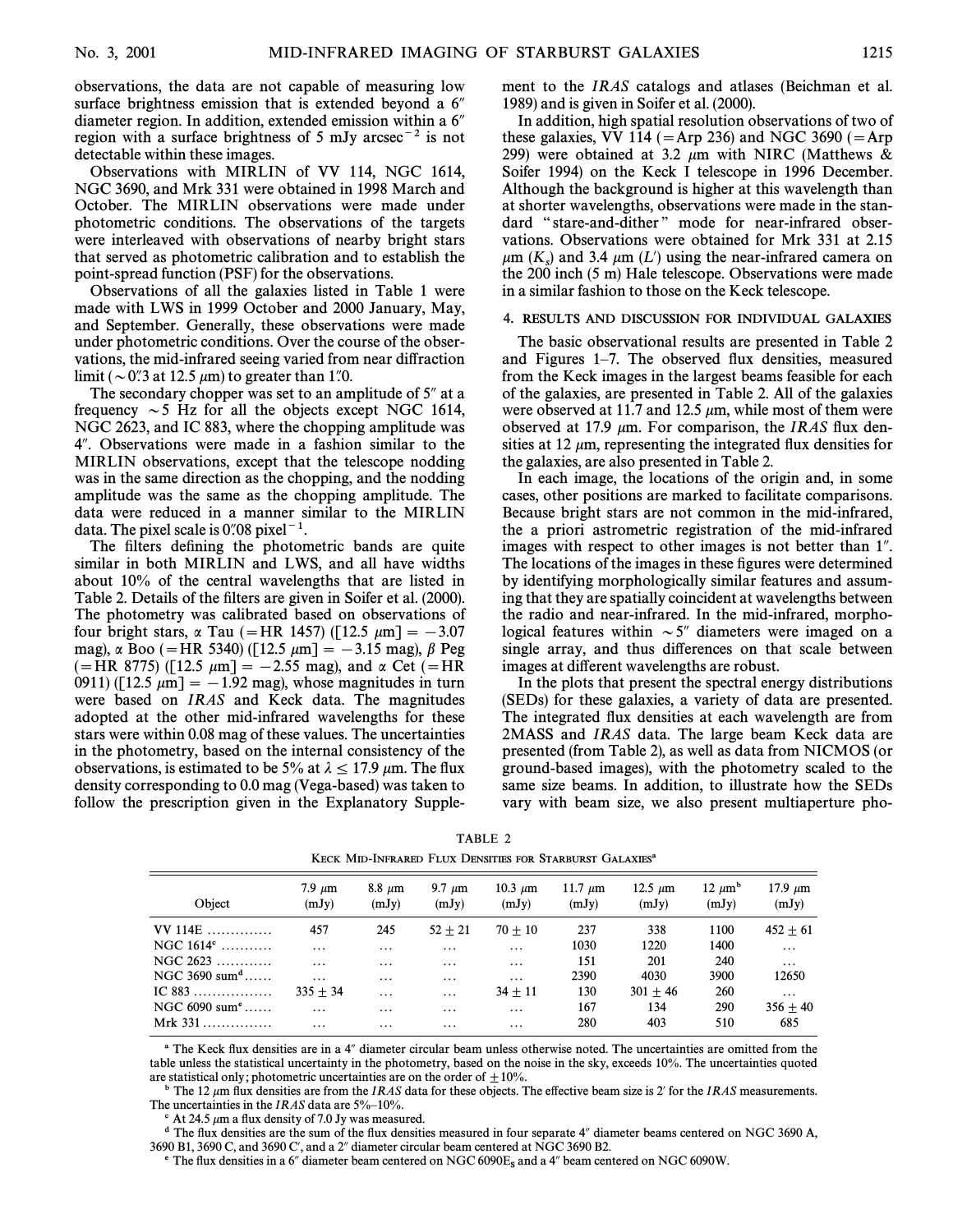tometry at the locations where there is significant 12.5  $\mu$ m emission in the Keck images. The beam diameters range from  $1''$  to  $6''$ , depending on the size and complexity of the source. Photometry is taken from Keck mid-infrared, NICMOS, and ground-based near-infrared data. The details of the small-beam photometry are explained in the corresponding figure captions.

In the following sections, we discuss the observational results for the galaxies separately.

4.1. V V 114 (\IC 1623\Arp 236)

At a redshift of  $cz = 6000 \text{ km s}^{-1}$  (80 Mpc, 400 pc arcsec<sup>-1</sup>), VV 114 ( $=$ Arp 236) is a highly disturbed system that shows two major centers in optical images, with low surface brightness tails evident over  $55''$  (22 kpc) in photographic images (Arp 1966). The two centers are aligned east-west and separated by about 20" (8 kpc). The bolometric luminosity of the system is  $\sim 4 \times 10^{11} L_{\odot}$  (Soifer et al. 1987), more than 90% of which emerges at far-infrared wavelengths.

Previous detailed near-infrared studies of VV 114 have been reported by Knop et al. (1994) and Doyon et al. (1995). High-resolution near-infrared imaging of VV 114 has been reported by S00. Radio imaging of this galaxy at 1.4 GHz has been presented by Condon et al. (1990) and at 8.4 GHz by C91. CO observations of VV 114 were reported by Yun, Scoville, & Knop (1994), while submillimeter continuum imaging of this system is presented in Frayer et al. (1999).

The images presented in Knop et al. (1994), ranging in wavelengths from B (0.44  $\mu$ m) to L (3.5  $\mu$ m), show the core of the eastern galaxy is nearly invisible at  $B$  and becomes brighter with respect to the western nucleus at longer wavelengths. In the longest wavelength images of Knop et al. the eastern core is clearly double, with a separation between peaks of  $\sim$  2" (800 pc). In the eastern system the southwestern component becomes increasingly dominant at longer wavelengths. In the L-band image of Knop et al. the southwestern component is the only one detected. Infrared Space Observatory (ISO) imaging of this galaxy at 7  $\mu$ m (V. Charmandaris 2000, private communication) shows a bright peak apparently associated with the eastern nucleus with an extension to the west.

The only portion of the galaxy detected in the MIRLIN and LWS imaging was the eastern source. The 12.5  $\mu$ m image of this nucleus is presented in Figure 1a, along with the 3.2  $\mu$ m image obtained with NIRC, the 2.2  $\mu$ m NICMOS image from S00, and the 8.4 GHz image of C91. The 12.5  $\mu$ m image presented in Figure 1a is smoothed with a Gaussian with half the diffraction limited FWHM to improve the signal-to-noise ratio  $(S/N)$ . The effective resolution of this image is  $0\degree 34$ , i.e.,  $10\%$  greater than the formal diffraction limit at 12.5  $\mu$ m.

The two peaks in the eastern nucleus are clearly seen at 12.5  $\mu$ m; both components are resolved in the image. In the subsequent discussion, they are referred to as VV 114E<sub>NE</sub> and VV 114E<sub>SW</sub>, respectively. VV 114E<sub>NE</sub> is centrally concentrated with an apparent size of 0.44. The VV 114E<sub>SW</sub> component is complex, with a main northern component having an apparent size of  $0$ .51 and several sources to the south, separated from the brighter peak by  $0\%$ – $0\%$ . The peak positions of VV  $114E_{NE}$  and VV  $114E_{SW}$ , as determined in the NICMOS 2.2  $\mu$ m image, are marked in all four images of Figure 1a. The marks are located at the same relative positions in all four panels of the montage.

The 3.2  $\mu$ m, image, with lower angular resolution, shows structure that appears quite similar to that at 12.5  $\mu$ m. At 3.2  $\mu$ m, VV 114E<sub>SW</sub> is only marginally resolved, while VV  $114E_{NE}$  is approximately 0.7 in diameter and apparently at the same orientation as the source seen at 2.2  $\mu$ m. At 3.2  $\mu$ m VV 114 $E_{sw}$  appears displaced from the corresponding 12.5  $\mu$ m source by 0.''. The radio image shown in Figure 1*a*. shows a general similarity to the 12.5  $\mu$ m image, with a bright isolated northeast component and a southwest source that consists of several distinct components separated by  $\sim$  0.4–0.48. The radio map of VV 114E<sub>SW</sub> shows that the components are reasonably close in peak brightness, like the 12.5  $\mu$ m image.

At 2.2  $\mu$ m, the structure of VV 114E is significantly different from the mid-infrared and radio structure. VV 114 $E_{NE}$  shows a significant ellipticity at 2.2  $\mu$ m, with a FWHM size of 0.78  $\times$  0.74 at a position angle of 60°, suggestive of a stellar nucleus. VV  $114E_{sw}$  breaks up into two sources, a bright, apparently unresolved source nearly coincident in position with the 12.5  $\mu$ m source, and a fainter source 0.786 to the southwest of the brighter pointlike source.

While consistent in overall structure, the images do not agree in detail at the different wavelengths. The registration between images at different wavelengths is based on the assumption that VV  $114E_{NE}$  is spatially coincident at all wavelengths. Since this source is reasonably compact and isolated from other sources by  $\sim 2^{\prime\prime}$  at all wavelengths, we believe that this is a reasonable assumption.

At 2.2 and 3.2  $\mu$ m, the positions of VV 114E<sub>NE</sub> and VV 114E<sub>SW</sub> agree in position angle to less than 1° and in separation to within 0.03. In addition, as noted above, at 3.2  $\mu$ m, the northeastern source appears slightly elongated in the same sense as the elliptical shape of this source at 2.2  $\mu$ m. There is also a slight distortion of the lower level contours of the southwestern source at 3.2  $\mu$ m, consistent with a fainter source at the location of the faint source to the southwest of the point source in the 2.2  $\mu$ m image. Thus given the angular resolution and  $S/N$  in the 3.2  $\mu$ m image, these images appear the same.

The 12.5 and 2.2  $\mu$ m images differ in detail. In both cases, the northeastern source is extended, and there is some suggestion of extended emission at 12.5  $\mu$ m at a similar position angle as the major axis of the 2.2  $\mu$ m image. There is a significant disagreement in position and morphology of the southwestern source between these wavelengths. This is illustrated in Figure 1b, where the 12.5  $\mu$ m contours are overlaid on a gray-scale version of the 2.2  $\mu$ m image. The northeast and southwest peaks in the two images appear at the same position angle of  $80^\circ$ , but the location of the brightest component of the southwestern source disagrees by  $0\rlap{.}^{\prime\prime}$  between the two wavelengths. Furthermore, the secondary peaks to the south and southwest of the southwestern peak at 12.5  $\mu$ m do not appear to have any corresponding peaks in the 2.2  $\mu$ m image, while the faint peak to the southwest of the bright 2.2  $\mu$ m peak has no counterpart in the 12.5  $\mu$ m image.

The largest discrepancies in location of the peaks are between the 12.5  $\mu$ m image and the 8.4 GHz image. As can be seen in Figure 1a, the separations between the VV 114 $E_{NE}$  and VV 114 $E_{SW}$  peaks differ by 0. 3 or 100 pc. There is no a priori means of knowing whether the registration we have chosen (forcing VV  $114E_{NE}$  to coincide at both wavelengths) is valid, or whether forcing the peak of VV  $114E<sub>sw</sub>$  to coincide might be appropriate. In either case, a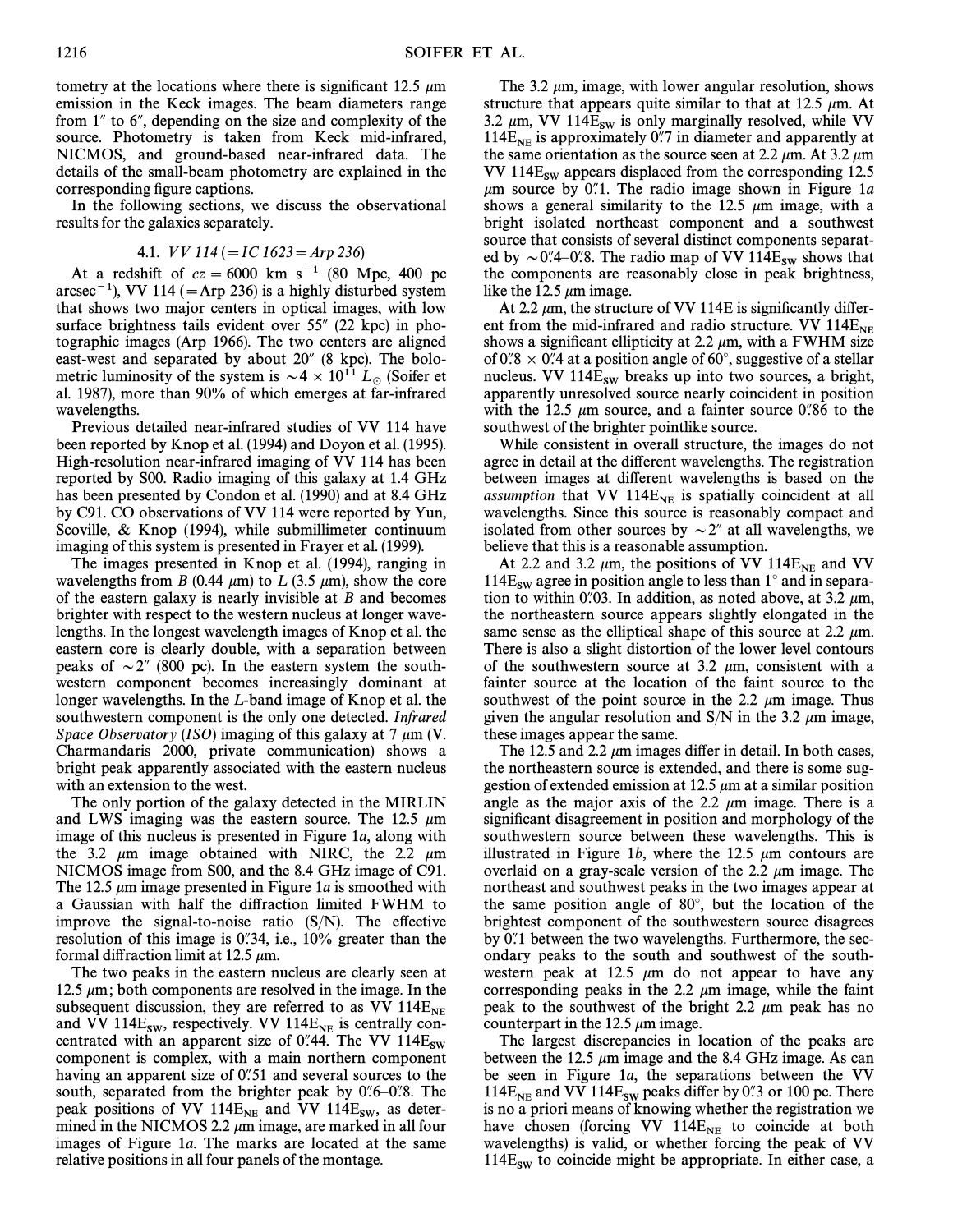

FIG. 1.—(a) Montage of contour plots of VV 114E at 2.2  $\mu$ m, 3.2  $\mu$ m, 12.5  $\mu$ m, and 8.4 GHz. In this and all subsequent figures, north is up and east to the left, and the FWHM size of the point-spread function is shown separately in the panel for each wavelength as the hatched circle. In this and all subsequent figures, contour levels are spaced by a factor of 1.34. The first contour is set to 90% of the peak brightness so that the third contour down represents 50% of the peak brightness. In this and all subsequent figures, unless otherwise indicated, the 2.2  $\mu$ m images are from S00, while the radio images are from C91. In this and all subsequent figures that display contour plots of the galaxies, the horizontal bar in one panel represents 500 pc at the galaxy. In  $(a)$  the origin is chosen to be at the location of the northeast peak in the 2.2  $\mu$ m image. The astrometric registration of the images at the different wavelengths is discussed in the text. The locations of the brightest peaks in the 2.2  $\mu$ m image are indicated by a plus sign and times cross in the same location in each panel. (b) Contour map of VV 114E at 12.5  $\mu$ m overlaid on the corresponding gray-scale image of 8.4 GHz emission (left). Center: Overlay of the 3.2  $\mu$ m emission contours on the corresponding gray-scale image of 8.4 GHz emission. Right: Overlay of the 12.5  $\mu$ m emission contours on the corresponding gray-scale image of the 2.2 um emission. In these and all subsequent gray-scale images, the wavelength of the contoured image is given in the lower left corner and that of the gray-scale image in the lower right. (c) Contour map of the full VV 114 field at 3.2  $\mu$ m overlaid on a gray-scale image of the same region at 2.2  $\mu$ m. (d) Spectral energy distributions for (top) all of VV 114, VV 114E, VV 114E, octave,  $vf_v$  vs. wavelength. In the top panel, the integrated fluxes, taken from the *IRAS* and 2MASS data, are shown as filled circles, along with photometry in a 4" diameter beam centered on VV 114E (*filled squares*). identifying symbol. In this and the subsequent SEDs, the photometric points made with the same beam size are joined together with straight lines intended only to guide the eye. They are not intended to indicate the absence of significant structure between the data points presented, e.g., due to PAH emission or silicate absorption. The mid-infrared photometry is from data presented here. The 2.2  $\mu$ m data are from the NICMOS imaging of S00, while the 3.2  $\mu$ m data are from NIRC. In the bottom panel the integrated fluxes are repeated, as well as the measured emission for VV 114W in a 4" diameter beam centered on the western peak shown in  $(c)$ .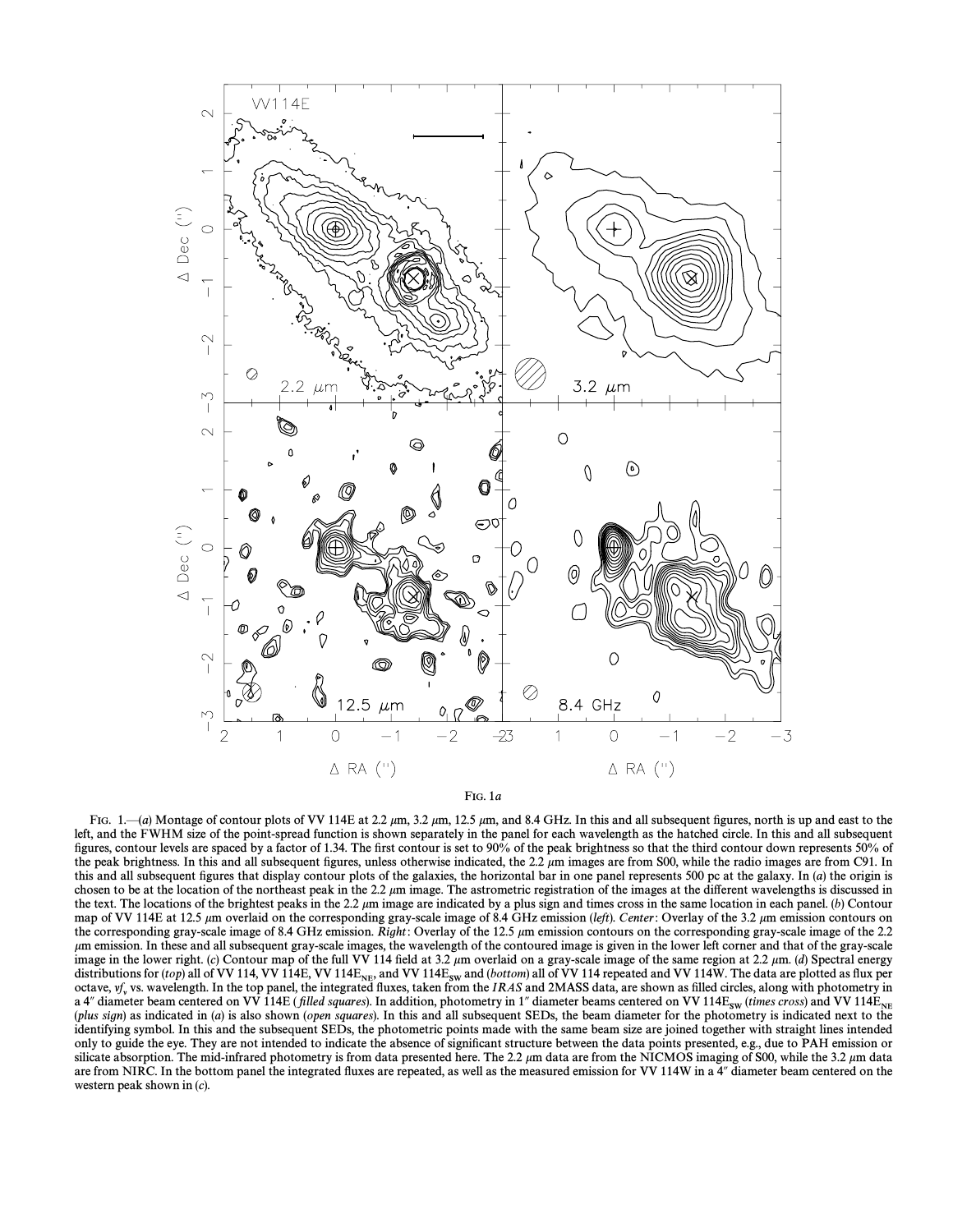

FIG. 1c

discrepancy exists between the locations of the mid-infrared and radio peaks.

Figure 1b also shows the 12.5 and the 3.2  $\mu$ m contours overlaid separately on a gray-scale version of the 8.4 GHz image. In both cases, the location of the peak of the southwestern source in the "thermal" infrared does not coincide with the radio peak. As in the case of comparing the sources at 12.5 and 2.2  $\mu$ m, the northeast and southwest peaks fall along the same position angle, but the separations disagree. The separation of the radio peaks is  $1\overset{1}{.}35$ , compared with 1.55 in the thermal infrared. The structure to the south of the southwestern peak appears to agree much better between the radio and mid-infrared images, showing agreement in both location and elongation.

In summary, *assuming* VV 114E<sub>NE</sub> is spatially coincident at all wavelengths, the VV 114E<sub>SW</sub> peaks coincide at 2.2 and 3.2  $\mu$ m and are displaced from the 12.5  $\mu$ m peak by 0. (30) pc). The 12.5  $\mu$ m peak is displaced from the 8.4 GHz peak by 0.'2 (80 pc); at 12.5  $\mu$ m VV 114E<sub>sw</sub> lies between the 8.4 GHz and 2.2  $\mu$ m peak, and they all lie on the same line from VV 114 $E_{NE}$ .

The flux density of VV 114 measured by *IRAS* at 12  $\mu$ m is 0.8 Jy in an unresolved beam and 1.1 Jy in total. The flux density measured in the imaging of VV 114E is 0.34 Jy at 12.5  $\mu$ m, significantly less than the IRAS values. To attempt to detect additional emission, the position of peak extended infrared emission in VV 114W based on the ISO image of Laurent et al.  $(2000)$  was imaged as well. This location is  $14<sup>7</sup>$ west of the VV 114E position. No flux was detected in the Keck image at 12.5  $\mu$ m, with a limit of 8  $\pm$  5 mJy in a 4<sup>"</sup> diameter beam. For this imaging, the chopping amplitude was  $10^{\circ}$ . The nondetection of the western source places an upper limit of  $\sim$  1 mJy arcsec<sup>-2</sup> on the surface brightness of the emission at this location.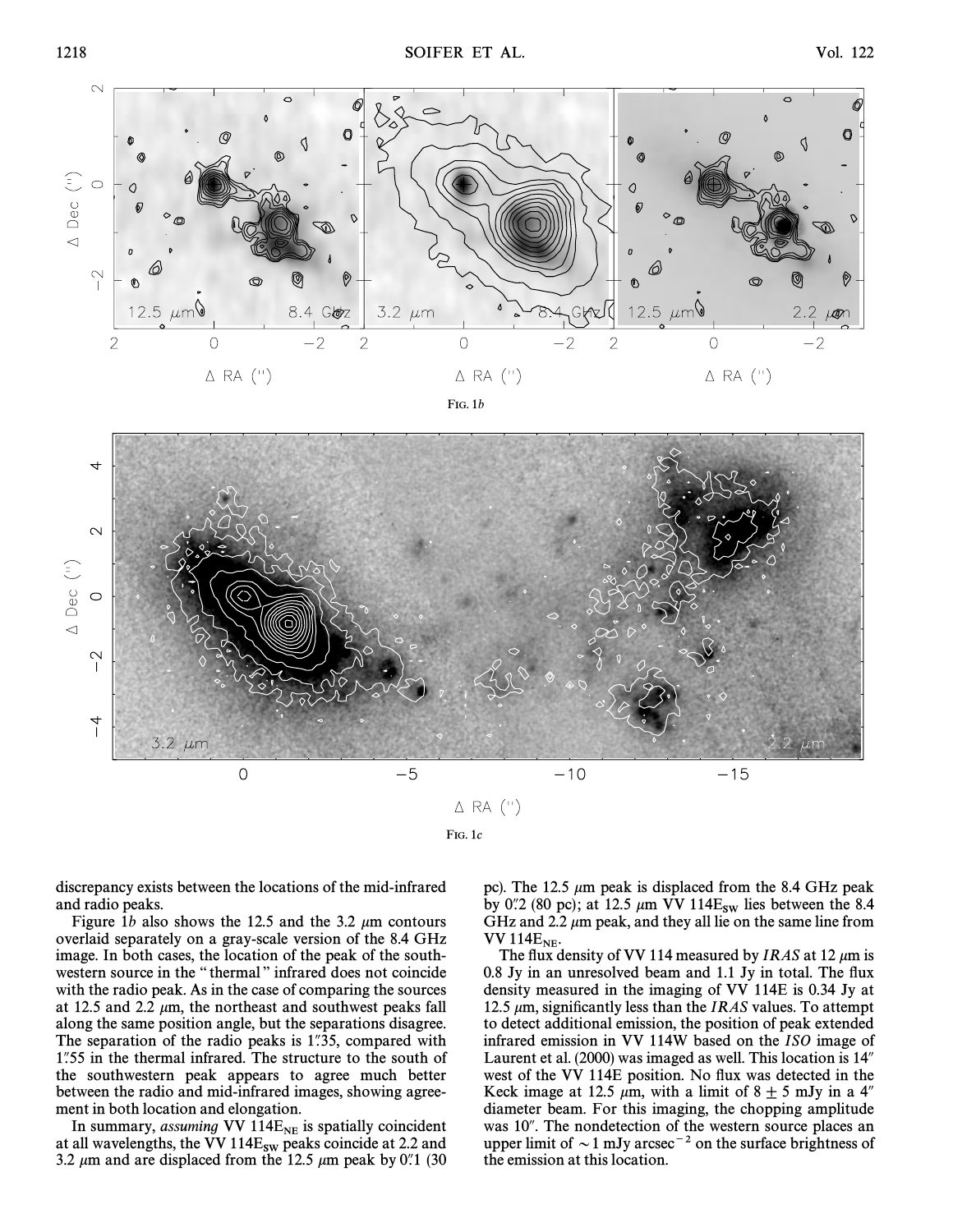

The western galaxy in the VV 114 pair is detected at 3.2  $\mu$ m and is shown in Figure 1c. The full field containing both systems is shown at 2.2 and 3.2  $\mu$ m, where the 3.2  $\mu$ m contours are overlaid on the 2.2  $\mu$ m gray scale. The 3.2  $\mu$ m NIRC image shows that there is low surface brightness, extended emission associated with the western galaxy, and the interaction region between the two galaxies. The 3.2  $\mu$ m emission is comprised of a combination of photospheric, nebular, and dust emission. The 3.2  $\mu$ m filter includes the 3.3  $\mu$ m feature commonly identified as due to polycyclic aromatic hydrocarbons (PAHs ; e.g., Dale et al. 2001), and so there is a contribution from this mechanism as well. The detection of extended emission at 3.2  $\mu$ m, in addition to the detection of substantial extended emission in the IRAS photometry with a  $\sim$  1' beam, argues that the nondetection of the majority of the IRAS 12  $\mu$ m flux is probably the result of the difficulty in detecting low surface brightness extended emission in the thermal infrared.

The spectral energy distributions for the sources in VV 114 from 1.2 to 25  $\mu$ m are presented in Figure 1d as flux per octave  $(y'_x)$ . In addition to the total fluxes from *IRAS* and  $2MASS$  photometry in a  $4''$  diameter beam centered on  $VV$ 2MASS, photometry in a 4" diameter beam centered on VV 114E, as well as in  $1$ " diameter beams centered on VV  $114E_{NE}$  and VV  $114E_{SW}$ , are presented to illustrate how the SEDs change with observing beam. The small-beam photometry at 2.2  $\mu$ m was scaled from the NICMOS image in S00, while the 3.2  $\mu$ m data are from our NIRC imaging. The bottom panel illustrates the photometry at the corresponding location in VV 114W.

Both VV 114 $E_{NE}$  and VV 114 $E_{SW}$  show a significant drop in flux at 10  $\mu$ m as compared with the observed flux at 8 and 12  $\mu$ m. This is generally attributed to absorption by cold silicate dust overlaying warmer emission. A substantial uncertainty in quantifying the overlaying absorption arises from the contribution to the underlying emission from the aromatic (PAH) features. The spectrum of VV 114 reported by Dudley (1999) with a  $5\%$  diameter beam includes all of the emission seen in the image in Figure 1a. This spectrum shows an emission feature at 11.3  $\mu$ m (rest wavelength) attributed to PAH emission. The spectrum of Dudley, if smoothed to the resolution of the filters used for our imaging, is consistent with the apparent ratio of Ñuxes at 11.7 and 12.5  $\mu$ m as shown for the flux from VV 114E in the large beam shown in Figure 1d.

The separate spectral energy distributions (SEDs) of VV 114E<sub>NE</sub> and VV 114E<sub>SW</sub> differ significantly. The decrease in flux density at 10  $\mu$ m of VV 114E<sub>NE</sub> is substantially deeper than in VV 114E<sub>SW</sub>. The composite mid-infrared spectrum of galaxies presented by Dale et al. (2001), if representative of the underlying emission spectrum for VV 114E, suggests that the extinction of an intrinsic PAH-like spectrum would lead to an absorption optical depth of about 0.5 at 10  $\mu$ m in VV  $114E<sub>sw</sub>$ . This is also consistent with the fact that the southwest source appears to dominate the VV 114E flux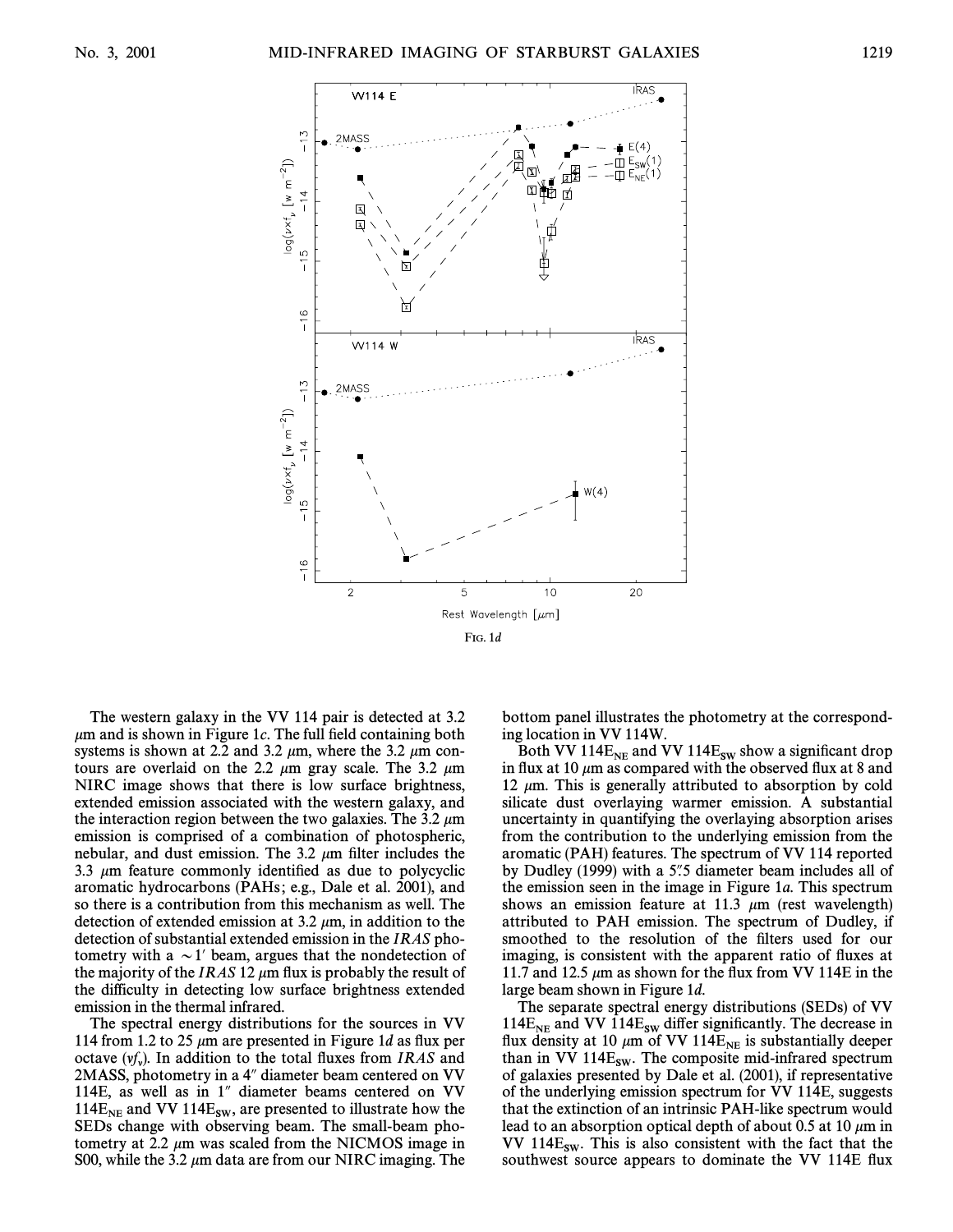throughout most of the 10  $\mu$ m wavelength range. VV 114E<sub>NE</sub> appears to have an optical depth  $\tau$  in the range 1–2 greater than that of VV 114E<sub>sw</sub> at 9.7  $\mu$ m (i.e., a net differential optical depth  $\tau$  of 1.5–2.5 at  $\sim$  10  $\mu$ m). The absorption optical depths cited here are by comparison with zero absorption at 8 or 12  $\mu$ m.

Yet another complication is the fact that the dust optical depth is not zero at 8 and 12  $\mu$ m, as assumed above. Li & Draine (2001) have recently compiled the properties of interstellar dust opacity (predominantly due to silicate absorption) that would result in an increase of a factor of 1.3 to the optical depths derived above to take into account the extinction at 8 and 12  $\mu$ m.

Thus we infer that the silicate optical depths are  $\sim 0.7$ and 2–3 for VV 114 $E_{SW}$  and VV 114 $E_{NE}$ , respectively. These results, which imply that VV  $114E_{NE}$  is more heavily obscured than VV  $114E_{SW}$ , contradict the extinctions derived from the near-infrared imaging of these sources. As can be seen directly from Figure 1 of Knop et al. (1994), VV 114E<sub>sw</sub> is significantly "redder" than VV 114<sub>NE</sub>; i.e., it becomes significantly brighter than VV 114 at 2.2 um becomes significantly brighter than VV 114 $_{NE}$  at 2.2  $\mu$ m compared with 0.8  $\mu$ m. To the extent that this reflects overlaying extinction, it suggests substantially more extinction obscuring VV  $114E_{SW}$  than VV  $114E_{NE}$ .

# 4.2. NGC  $1614 (= Arp 186)$

NGC 1614 is a strongly interacting galaxy at a redshift of  $cz = 4800$  km s<sup>-1</sup> (64 Mpc, 320 pc arcsec<sup>-1</sup>). The optical photograph of Arp (1966) shows crossed tails with a total extent of  $\sim$  30 kpc. Its infrared luminosity is 4  $\times$  10<sup>11</sup> L<sub>o</sub> (Soifer et al. 1987). A detailed visible, infrared, and radio study by Neff et al. (1990) shows an H II optical spectrum and tidal tails. The radio image at 5 GHz shows a ring  $\sim$ 1."2 (380 pc) in diameter (Neff et al.). High-resolution near-infrared imaging and spectroscopy (Alonso-Herrero et al. 2001) shows a starburst nucleus of  $\sim 0$ . (100 pc) diameter revealed through strong photospheric CO absorption in supergiants. This nucleus is surrounded by a ring of very large H II regions. The ring diameter of  $\sim$  1.72 (380 pc) is traced in the Pa image (Alonso-Herrero et al.). Miles et al. (1996) have reported imaging of NGC 1614 at 11.7  $\mu$ m with 1" resolution.

Figure 2a shows the 12.5  $\mu$ m contour map of NGC 1614, the 4.8 GHz radio contours of Neff et al. (1990) and the 2.2



FIG. 2—(a) Montage of contour plots of NGC 1614 at P $\alpha$  (1.87  $\mu$ m), 2.2  $\mu$ m, 12.5  $\mu$ m, and 4.8 GHz is presented. The origin is chosen to be at the peak emission in the 2.2  $\mu$ m image. The astrometric registration of the images at the different wavelengths is discussed in the text. The location of the center in each image is indicated by a plus sign in each panel. The 2.2  $\mu$ m broadband and the 1.87  $\mu$ m Pa NICMOS images are from Alonso-Herrero et al. (2001). (b) Contour map of NGC 1614 at 12.5  $\mu$ m overlaid on the corresponding gray-scale image of Pa emission (left). An overlay of the 12.5  $\mu$ m emission contours on the corresponding gray-scale image of 4.8 GHz emission is presented in the right panel. (c) Spectral energy distribution of NGC 1614. The filled circles represent the integrated fluxes taken from IRAS and 2MASS data. The aperture photometry in a 4" diameter beam is represented by filled squares, the photometry in a 2" diameter beam is represented by open circles. The 2" diameter was set to include the ring of emission seen in  $(b)$ . The 2.2  $\mu$ m photometric data are from the NICMOS image on NGC 1614 (Alonso-Herrero et al. 2001) and Carico et al. (1988).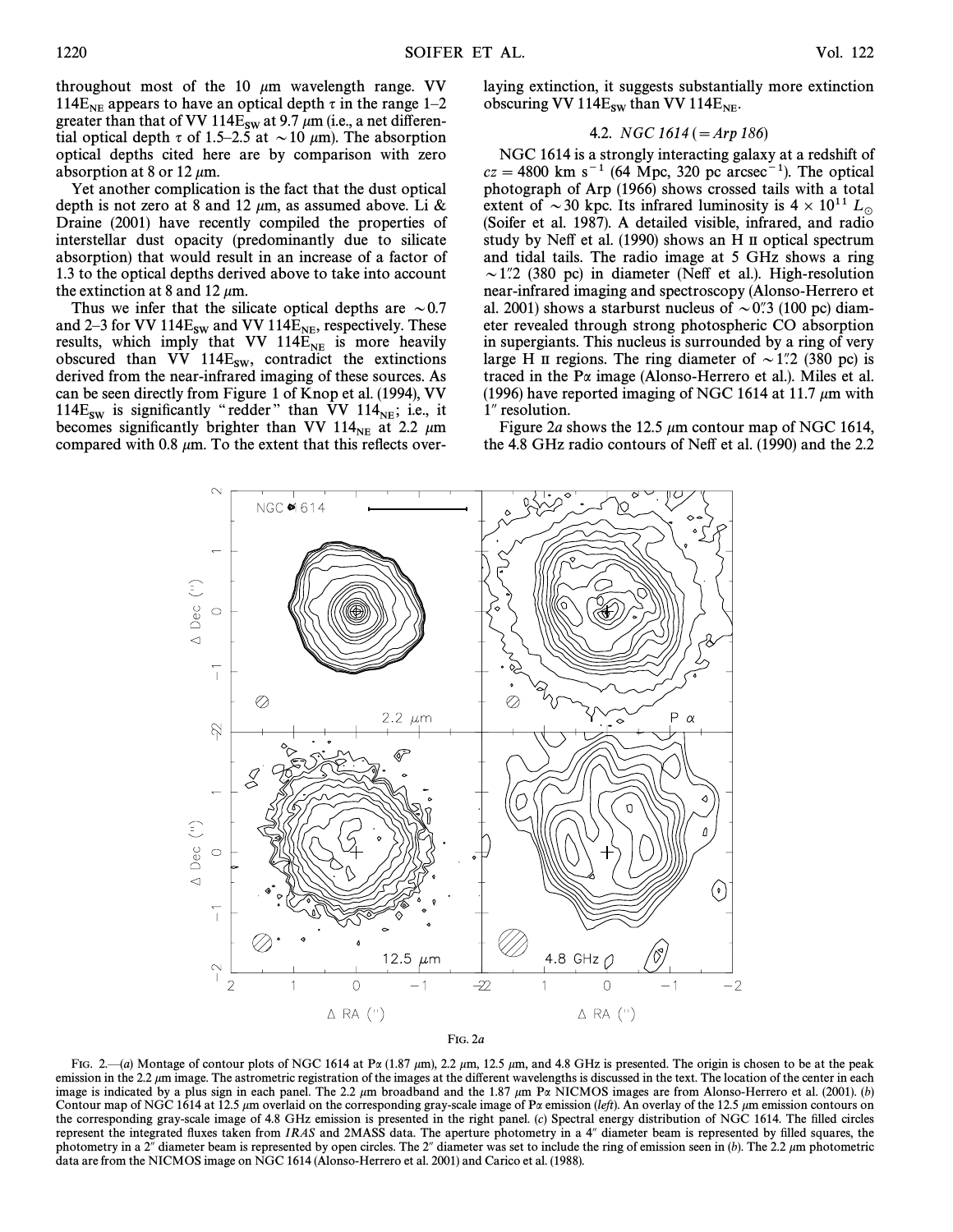

FIG. 2b



 $\mu$ m broadband and 1.87  $\mu$ m P $\alpha$  NICMOS images from Alonso-Herrero et al. (2001). The 12.5  $\mu$ m image, obtained in excellent (diffraction-limited)  $0$ . 30 seeing, shows a ringlike structure of diameter  $\sim$  1.7 and overall extent of  $\sim$  1.7 that appears virtually identical in overall appearance to the ring seen in the radio at 4.8 GHz and in Pa.

A detailed comparison of the 12.5  $\mu$ m and the P $\alpha$  and 4.8 GHz images is presented in Figure 2b, where the contours of the mid-infrared image are overlaid on the gray-scale images of  $Pa$  and 4.8 GHz radio emission. The images were superposed by matching by eye the centroids at the different wavelengths. The peaks in the thermal infrared,  $P\alpha$ , and 4.8 GHz images are very well matched, particularly to the southeast where the peaks agree in size and orientation.

In contrast to the mid-infrared and  $P\alpha$  images, the 2.2  $\mu$ m continuum image (Fig. 2a) does not reveal a ringlike structure. Rather the 2.2  $\mu$ m continuum shows a strong central peak, with an overall size similar to the size of the midinfrared image. This results from the fact that the 2.2  $\mu$ m light traces the stars that peak at the nucleus, while the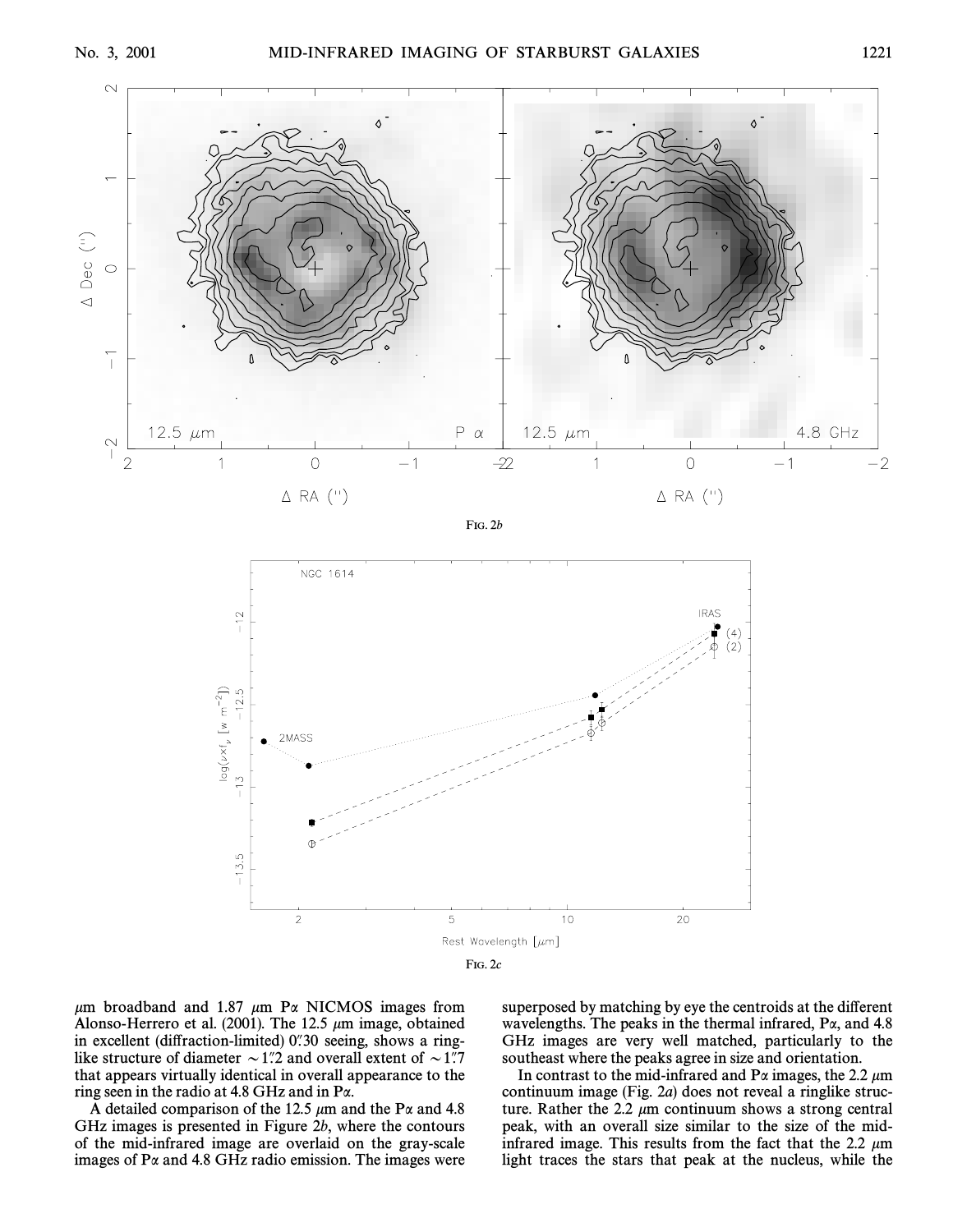mid-infrared, radio, and  $P\alpha$  images trace the ring of current star formation.

Figure 2c shows the SED of NGC 1614, comparing the photometric measurements obtained with the Keck images in  $2^{\prime\prime}$  and 4 $^{\prime\prime}$  diameter beams and the IRAS observations. This plot shows that the Keck observations detect  $\sim$  87% of the flux measured at 12  $\mu$ m with IRAS in a 4" beam and 72% of the IRAS 12  $\mu$ m flux in a 2" beam. The photometry shows that the mid-infrared emission is predominantly confined to a nuclear region  $\sim 1\rlap{.}^{\prime\prime}$  (550 pc) in diameter (FWHM) with less than 30% of the emission extending outside this diameter. The mid-infrared spectrum presented in Roche et al. (1991) shows a suggestion of both PAH emission and silicate absorption. We do not have adequate photometric data to distinguish PAH emission from silicate absorption. The images at 11.7 and 12.5  $\mu$ m show similar structure, showing that grossly there are not significantly different spectra in different locations in the starburst region.

# 4.3. NGC 2623 ( $=$ Arp 243)

NGC 2623 ( $=$ Arp 243) is a strongly interacting galaxy at a redshift of  $cz = 5535$  km s<sup>-1</sup> (74 Mpc, 370 pc arcsec<sup>-1</sup>) with an infrared luminosity of  $3 \times 10^{11}$  L<sub>o</sub> (Soifer et al. 1987). The optical image (Arp 1966) shows two opposing tidal tails extending over  $120''$  (45 kpc). Near-infrared NICMOS imaging (S00) shows a single bright nucleus and surrounding galaxy, and the 8.4 GHz image (C91) shows a similar structure of a bright compact core with an east-west elongated structure.

The 12.5  $\mu$ m image of NGC 2623 is shown in Figure 3a, along with the 8.4 GHz and NICMOS 2.2  $\mu$ m images. The angular resolution of the 12.5  $\mu$ m image is 0.7, significantly lower resolution than either the 8.4 GHz  $(0\degree, 3)$  or 2.2  $\mu$ m (0.722) images. The 12.5  $\mu$ m image has been registered with respect to the radio and 2.2  $\mu$ m images by assuming that the peak brightness at 12.5  $\mu$ m agrees with the peaks at the other wavelengths.

As can be seen from this figure, the structure of the 12.5  $\mu$ m, 2.2  $\mu$ m, and 8.4 GHz images are all very similar and show similar sizes. The observed FWHM size of the 12.5  $\mu$ m source is 1.0  $\times$  0.7 or an intrinsic size of 0.7  $\times$  <0.35 (260) pc  $\times$  <130 pc), with the major axis oriented east-west. The deconvolved size of the radio source is  $0.43 \times 0.29$  (160 pc  $\times$  110 pc). The overall extent of the 12.5  $\mu$ m and 8.4 GHz emission agrees quite well, being  $\sim 2'' \times 1''$ .5 (740  $\times$  550 pc) with the major axis oriented in the east-west direction. The excellent agreement between the 12.5  $\mu$ m and 8.4 GHz maps of NGC 2623 is illustrated directly in Figure 3b, where the 12.5  $\mu$ m contours are overlaid on the gray-scale image of the 8.4 GHz image. The 2.2  $\mu$ m NICMOS image shows a circular core with a size of  $0\rlap.{''}2$  (75 pc) and a larger nuclear region having the same size and orientation as that seen at 12.5  $\mu$ m and 8.4 GHz.

The flux densities presented in Table 2 and fluxes shown in Figure 3c show that the 12.5  $\mu$ m flux density measured in a  $4$ " diameter beam represents  $80\%$  of the total flux density measured by *IRAS* at 12  $\mu$ m, while 65% of the *IRAS* flux density is contained in a  $1$ " diameter beam. As in NGC 1614, the vast majority of the mid-infrared emission in NGC 2623 is confined to the nuclear region with a size of less than 400 pc. The 8–13  $\mu$ m spectrum presented by Dudley (1999) is consistent with the observations reported here and shows a PAH emission feature affecting the 11.7  $\mu$ m flux measurement. The mid-infrared spectrum suggests significant silicate absorption of an underlying PAH emission spectrum, although quantifying this is highly uncertain.

# 4.4. NGC 3690 + IC 694 ( $=$  Arp 299  $=$  Mrk 171)

NGC 3690+IC 694 ( $=$ Arp 299, Mrk 171) is one of the most extensively studied interacting starburst galaxies known. Its optical morphology (Arp 1966) shows two main bodies with many bright internal knots and diffuse tidal debris extending over  $90''$  (20 kpc). This system was first shown to be a bright infrared and radio source by Gehrz, Sramek, & Weedman (1983) who showed 10  $\mu$ m emission extending over nearly  $40^{\prime\prime}$  (8 kpc), encompassing both galactic nuclei. The redshift of NGC 3690 is  $cz = 3120$  km s<sup>-1</sup> (41 Mpc, 210 pc arcsec<sup>-1</sup>). *IRAS* measurements showed a total bolometric luminosity of  $8 \times 10^{11} L_{\odot}$ , making this the most luminous galaxy in this study (Soifer et al. 1987) and very close to the ultraluminous galaxy limit (Sanders et al. 1988).

The optical spectrum is classified as coming from a H  $\scriptstyle\rm II$ region (e.g., Villeux et al. 1995), while the mid-infrared spectrum of Dudley (1999) shows PAH emission and silicate absorption. Sargent & Scoville (1991) showed this system to be rich in molecular gas, while extensive near-infrared studies have been reported by Sugai et al. (1999) and Satyapal et al. (1999) among others. A detailed near-infrared study of NGC 3690 with NICMOS on HST has been reported by Alonso-Herrero et al. (2000). Previous groundbased mid-infrared imaging of NGC 3690 has been reported by Miles et al. (1996) and Keto et al. (1997).

Figures 4a and 4b show the 12.5  $\mu$ m image along with the NICMOS 2.2  $\mu$ m, the 3.2  $\mu$ m NIRC, and the 8.4 GHz images of NGC 3690/IC 694. The five nuclei identified at 2.2  $\mu$ m are marked; the marks are reproduced at the same relative positions in all four panels of Figures 4a and 4b. We use here the nomenclature for the sources introduced by Gehrz, Sramek, & Weedman (1983) and Wynn-Williams et al. (1991) of A, B1, B2, C, and C'. Figure 4a shows the entire extent of the emission, while Figure 4b shows detailed maps of the western sources. The astrometric registration of the maps at different wavelengths is based on morphological similarities and direct measurements. The 8.4 GHz image of C91 and the 2.2  $\mu$ m image of Alonso-Herrero et al. (2000) were overlaid by assuming spatial coincidence of sources A and B1. The 2.2 and 3.2  $\mu$ m images agree spatially to within  $0$ .  $0.05$ , based on NIRC measurements. After superposing the 12.5  $\mu$ m image of source B1, at 12.5  $\mu$ m the western sources (B1, B2, C, and C') match the locations at 3.2  $\mu$ m to less than  $0\rlap.{''}05$ . Because of the extent of NGC 3690, the nod amplitude was increased to 20", and all four sources of NGC 3690W were thus imaged on one frame at 12.5  $\mu$ m and thus were registered accurately with respect to each other, as seen in Figure 4b. NGC 3690 A was imaged separately at 12.5  $\mu$ m with no other objects in the field and was registered with respect to the western cluster in Figure 1a by assuming its peak emission coincides with the 2.2  $\mu$ m and 8.4 GHz peaks.

The emission seen at 12.5  $\mu$ m is localized into five distinct emission centers at the locations of A, B1, B2, C, and C'. The total flux density from the sum of the individual components is reported in Table 2 and shows that the total flux density measured at 12  $\mu$ m by *IRAS* is accounted for by the total of these components as measured in the ground-based observations. Thus, at least at 12  $\mu$ m, there is negligible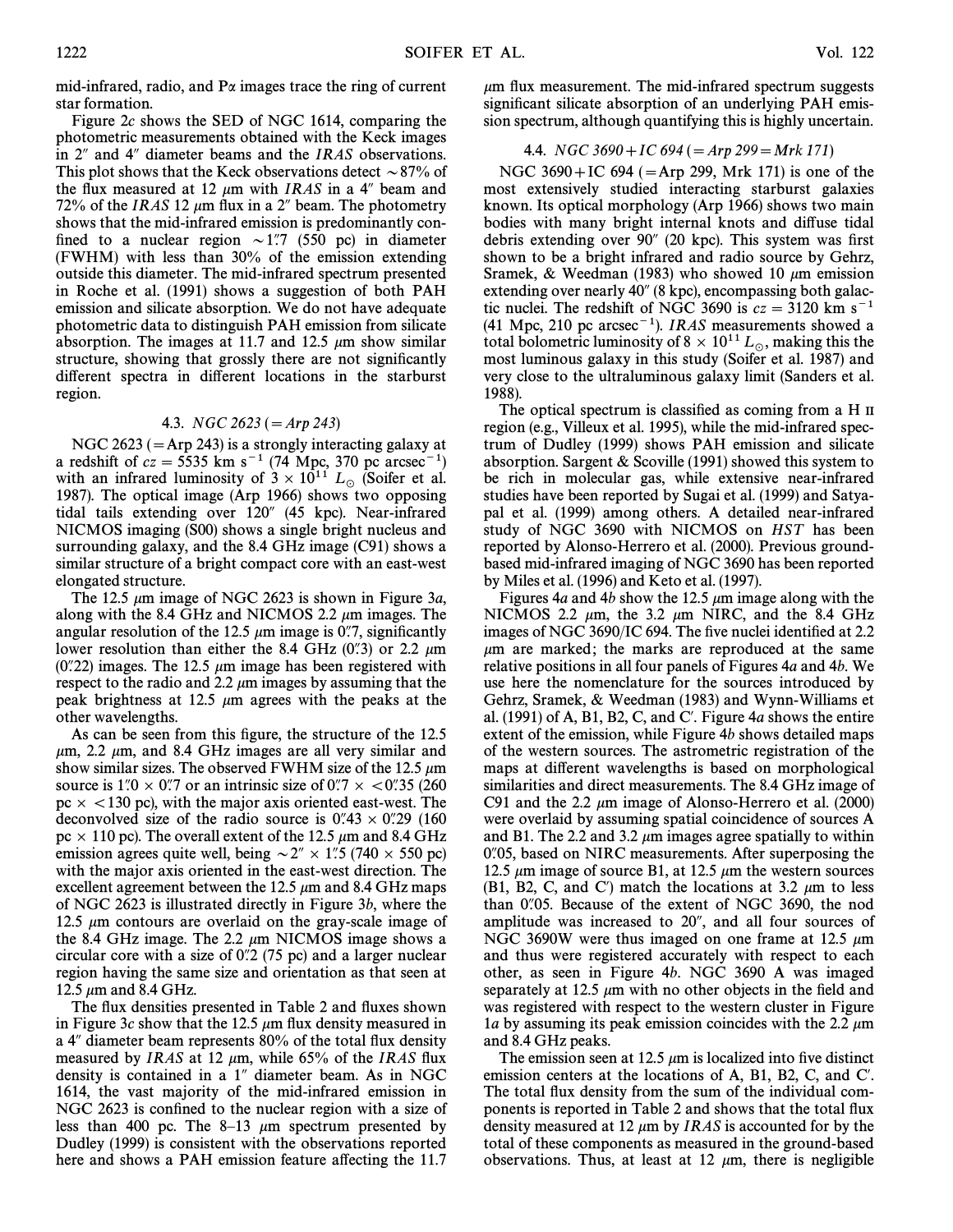



FIG. 3.—(a) Montage of contour plots of NGC 2623 at 2.2  $\mu$ m, 12.5  $\mu$ m, and 8.4 GHz. The origin is chosen to be at the peak emission in the 2.2  $\mu$ m image. The astrometric registration of the images at the different wavelengths is discussed in the text. The location of the center in each image is indicated by a plus sign in each panel. (b) Contour map of NGC 2623 at 12.5  $\mu$ m overlaid on the corresponding gray-scale image of 8.4 GHz emission. (c) Spectral energy distribution of NGC 2623. The filled circles represent the integrated fluxes taken from  $IRAS$  and 2MASS data. The aperture photometry in a  $4<sup>n</sup>$  diameter beam is represented by filled squares, the photometry in a 1" diameter beam is represented by open circles. The 2.2  $\mu$ m photometric data are scaled from (S00).

luminosity, in comparison with these sources, being emitted in the many other supergiant H II regions in this system. A similar conclusion has been reached by Alonso-Herrero et al. (2000) based on the near-infrared NICMOS observations of this galaxy.

A direct comparison between the 12.5  $\mu$ m and 8.4 GHz maps of NGC 3690 is shown in Figure 4c, where the contours of the 12.5  $\mu$ m image are overlaid on the gray scale of the 8.4 GHz image of C91. Sources B1, C, and C' agree very well, while there is no apparent radio counterpart for the faint 12.5  $\mu$ m source B2. The 12.5  $\mu$ m sources are quite compact; the Keck data have a resolution of  $0\rlap.{''}6$  (125 pc), and only source C is clearly resolved in the Keck imaging.

While the vast majority of the infrared luminosity is produced by the five sources isolated at 12.5  $\mu$ m, there is a low level of thermal infrared emission that is detected clearly in the 3.2  $\mu$ m image. In Figure 4d, the 3.2  $\mu$ m image is stretched to show the low surface brightness emission and, for comparison, the 1.644  $\mu$ m [Fe II] image from Alonso-Herrero et al. (2000). There is very low level 3.2  $\mu$ m emission seen tracing the H II regions from source B2 to C, as well as the H II regions surrounding the nucleus in the eastern galaxy (source  $A = IC 694$ ).

All of the sources detected at 12.5  $\mu$ m are seen in the NICMOS 2.2  $\mu$ m continuum images. Source C' is inconspicuous in the near-infrared image. This source has the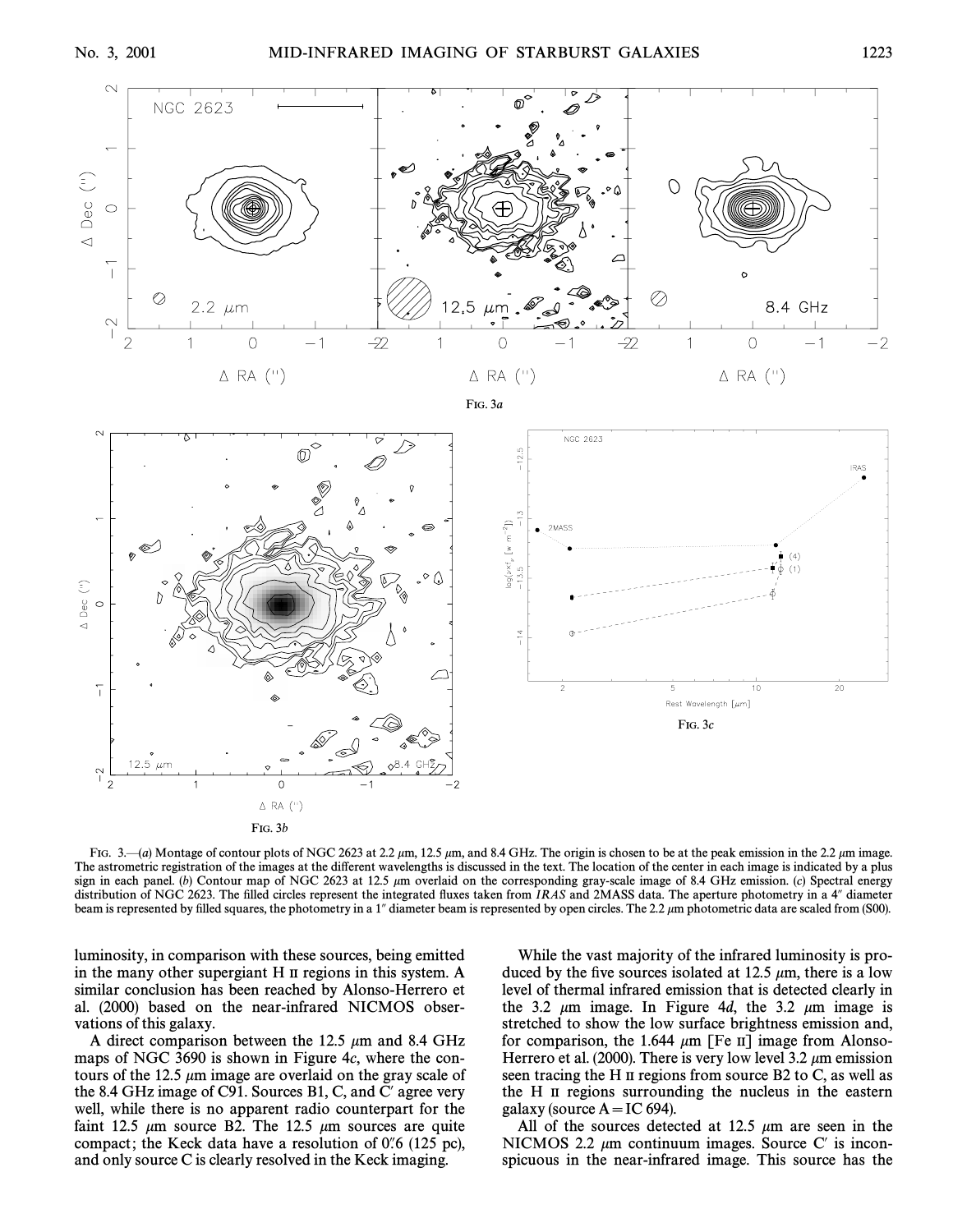



FIG.  $4-(a)$  Montage of contour plots of NGC 3690/IC 694 at 2.2  $\mu$ m, 3.2  $\mu$ m, 12.5  $\mu$ m, and 8.4 GHz. The positions of sources A, B1, B2, C, and C', as determined at 2.2  $\mu$ m, are indicated in each panel. The astrometric registration of the images at the different wavelengths is discussed in the text. The 2.2  $\mu$ m image is from Alonso-Herrero et al. (2000) and the 3.2  $\mu$ m image is from NIRC. (b) Montage of contour plots of NGC 3690 at 2.2  $\mu$ m, 3.2  $\mu$ m, 12.5  $\mu$ m, and 8.4 GHz. This is an expanded scale of the western portion of (a), showing in more detail the sources in NGC 3690, but otherwise the same. (c) Contour map of NGC 3690 at 12.5  $\mu$ m overlaid on the corresponding gray-scale image of 8.4 GHz emission. (d) Gray-scale images of NGC 3690/IC 694 at 3.2  $\mu$ m and in the [Fe II] 1.644  $\mu$ m emission line plus continuum (from Alonso-Herrero et al. 2000). Both images has been stretched to enhance the low-level emission. (e) Spectral energy distributions of sources in NGC 3690/IC 694. The integrated fluxes (filled circles) are taken from IRAS and 2MASS data. The filled squares represent photometry in a 2".5 diameter beam centered on sources A, B1, C, and C' and a 2" diameter beam centered on source B2, as shown in (a) and (b). The filled triangles represent the sum of the photometric points for the individual sources using a 4" beam for sources A, B1, C, and C' and a 2" beam for B2. The 3.2  $\mu$ m data are from NIRC, while the 2.2  $\mu$ m data for the small beams are from NICMOS (Alonso-Herrero et al. 2000). (*f*) Spectral energy distributions of individual sources in NGC 3690/IC 694. The filled triangles represent the sum of all the photometric points for the individual sources and are presented for reference in each panel. In the top panel are data for source A in 1" (filled squares) and 2"5 (open squares) diameter beams. The middle panel presents data for sources B1 (1" diameter beam, open squares; 2".5 diameter beam, filled squares) and B2 (1" diameter beam, open squares; 2" diameter beam, filled stars). The bottom panel presents data for sources C (1" diameter beam, open squares, 2"5 diameter beam, filled squares) and C' (1" diameter beam, open squares; 2"5 diameter beam, filled squares). The data sources are as in  $(e)$ .

largest ratio of  $S_v(12 \mu m)/S_v(2.2 \mu m)$  of those detected at 12.5 km hor-<br>12.5 km being more than 5 times brighter at 12.5 km nor-12.5  $\mu$ m, being more than 5 times brighter at 12.5  $\mu$ m normalized to the 2.2  $\mu$ m flux density than either sources A or B1, the brightest 12.5  $\mu$ m sources. Alonso-Herrero et al. (2000) do not identify this as the source having the greatest extinction. This suggests that the more obscured sources (e.g., A, B1, C) have luminous stellar contributions associated with but separate from the highly infrared-luminous regions.

Figures 4e and 4f show the spectral energy distributions of the various components. Figure 4e displays the SEDs of the integrated light from the entire system, the sum of  $4<sup>n</sup>$ diameter beams centered on A, B1, C, and C', and a  $2<sup>n</sup>$ diameter beam centered on B2, and the individual SEDs in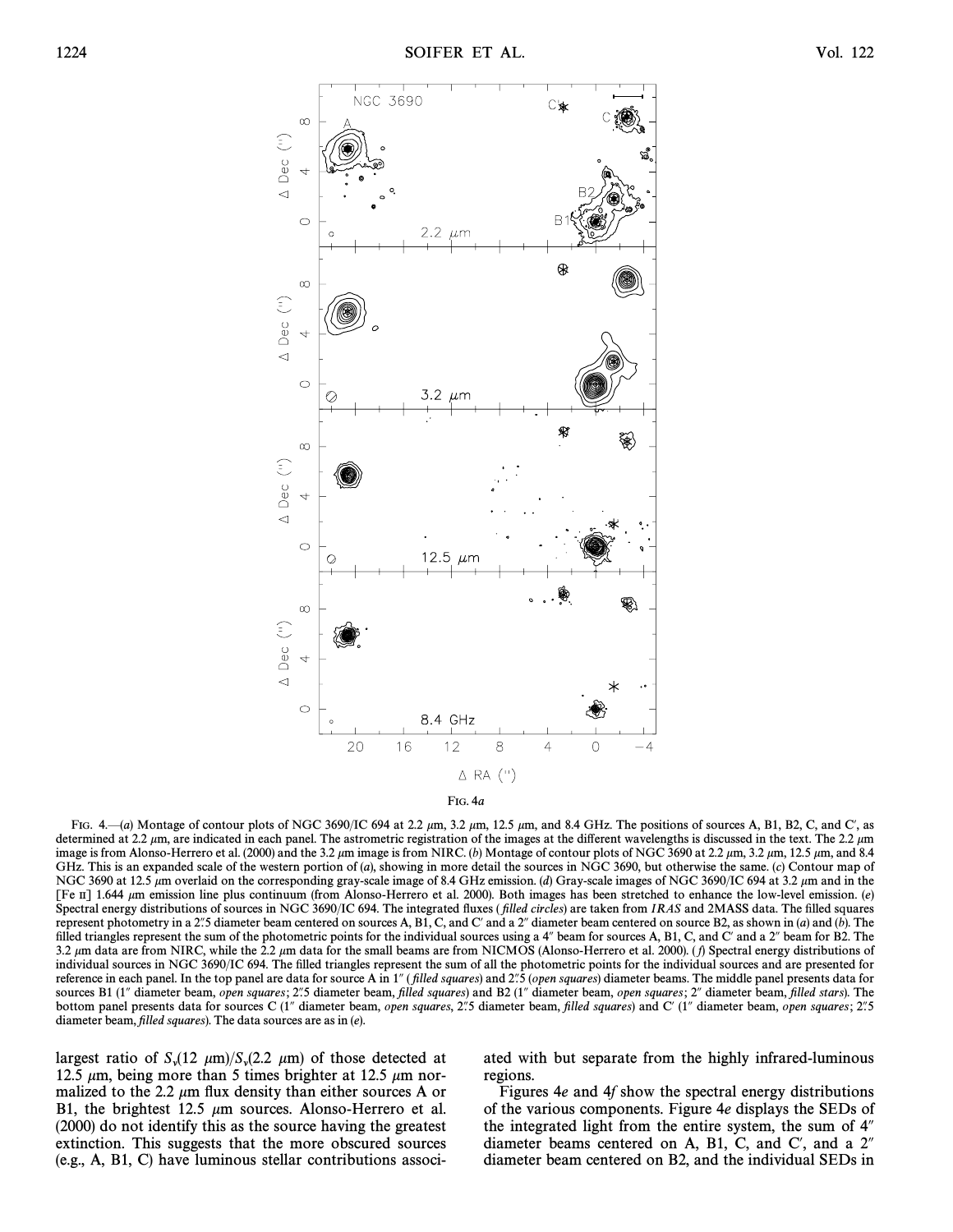

 $2.5$  beams of the five separate peaks. Figure 4f presents three panels that show the SEDs of sources A, B, and C separately in 1" and 2".5 diameter beams. The 2.2  $\mu$ m data are derived from NICMOS observations (Alonso-Herrero et al. 2000), while the 3.2  $\mu$ m data are from NIRC observations shown in Figure 4d.

As mentioned above, the total flux density measured in the 12.5  $\mu$ m images accounts for virtually all the flux density measured by IRAS (Soifer et al. 1989). The spectroscopy of Dudley (1999) shows that each of the separate sources, A, B1, C, and C', includes a contribution from PAH emission, while sources B1 and A also show overlying silicate absorption. The difficulty in determining the contribution of PAH emission to the photometry is illustrated by the comparison sources A and C in Figure 4d. Source A has an apparent small PAH contribution, but the spectrum of Dudley reveals that there is a substantial PAH emission feature superposed on a steeply rising spectrum, while the similar strength feature seen in the SED of source C, which is suggestive of PAH emission in the photometry, is a result of being superposed on a flatter SED for this source.

#### 4.5. IC 883 ( $= UGC$  8387 $=$  Arp 193)

IC 883 ( $=$  UGC 8387 $=$ Arp 193) is a disk galaxy with crossed tails in optical images suggestive of a merger. At a redshift of  $cz = 7000$  km s<sup>-1</sup> (92 Mpc, 470 pc arcsec<sup>-1</sup>), the infrared luminosity of this system is  $3 \times 10^{11}$  L<sub>o</sub> (Soifer et al. 1987). Its optical spectrum (Villeux et al. 1995) is classified as that of a LINER, while its mid-infrared spectrum shows PAH emission (Dudley 1999). High-resolution NICMOS observations of the bright central portion of this system reveal an apparently edge-on disk galaxy with a significant dust lane (S00). High-resolution radio observations show a source extended along the infrared disk with a size of  $\sim 4'' \times 0''$ .7 (C91).

Figure 5a shows the 12.5  $\mu$ m Keck image, along with the 2.2  $\mu$ m NICMOS image from S00 and the 8.4 GHz radio image from C91. The 12.5  $\mu$ m image of Figure 5*a* is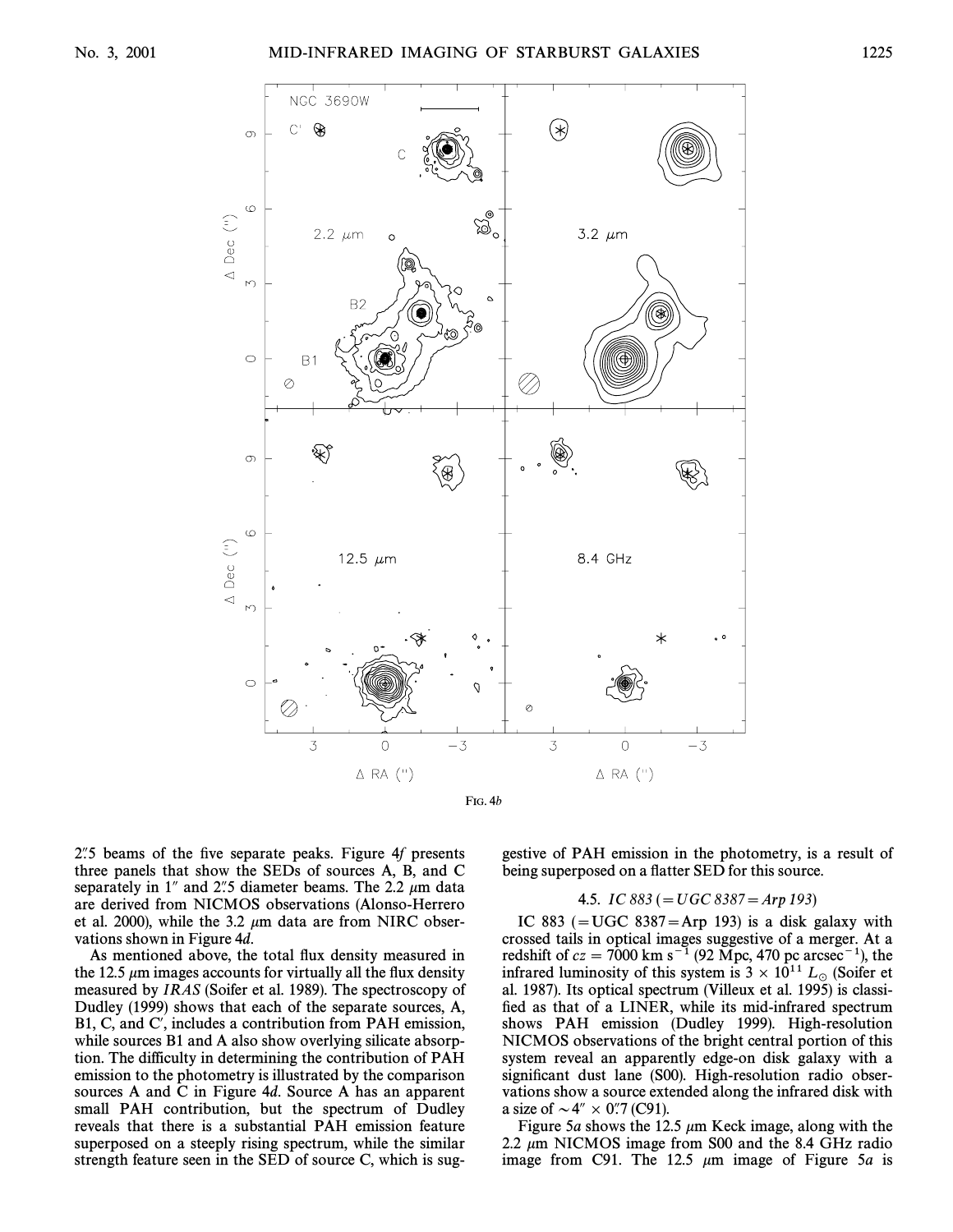



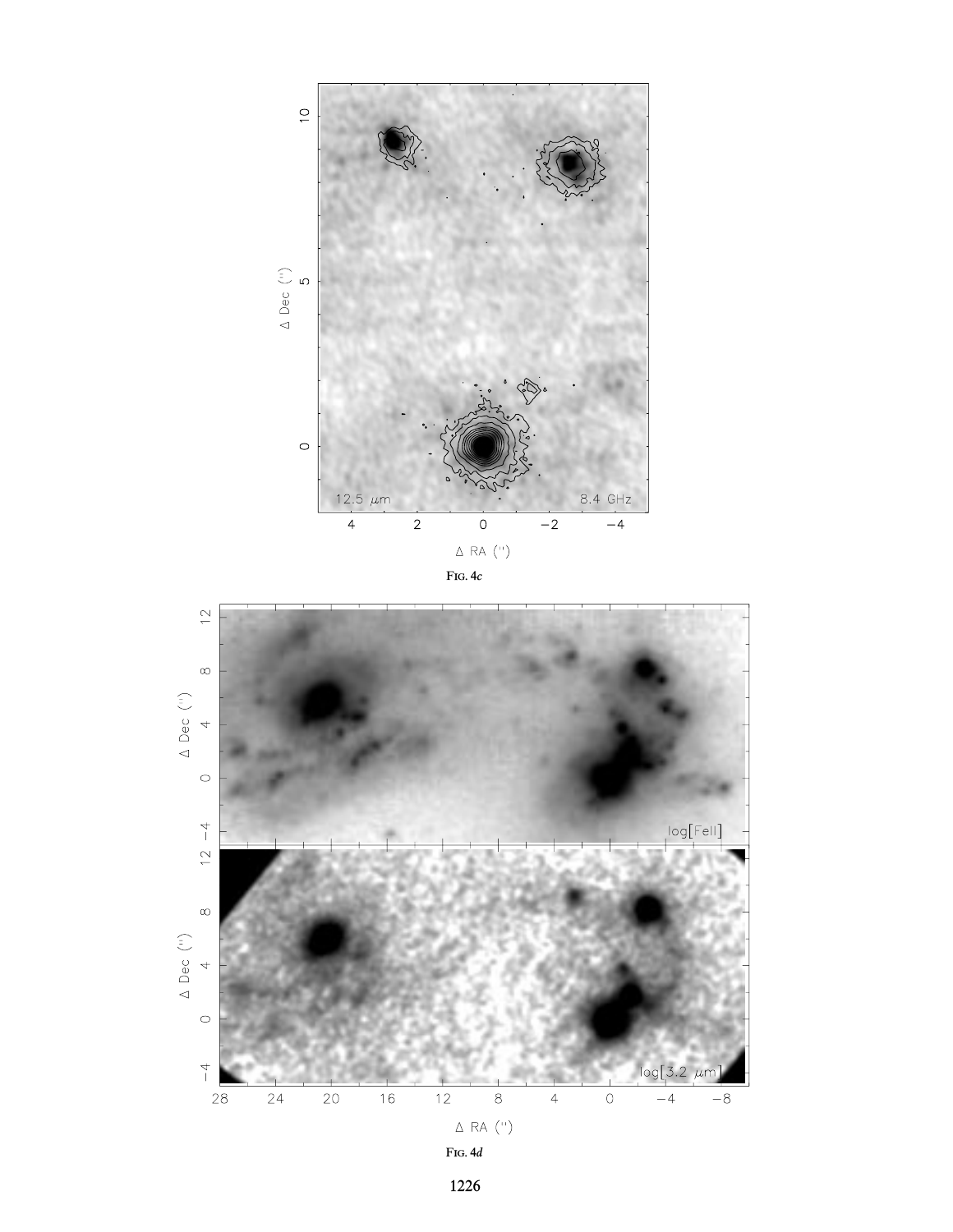

FIG. 4f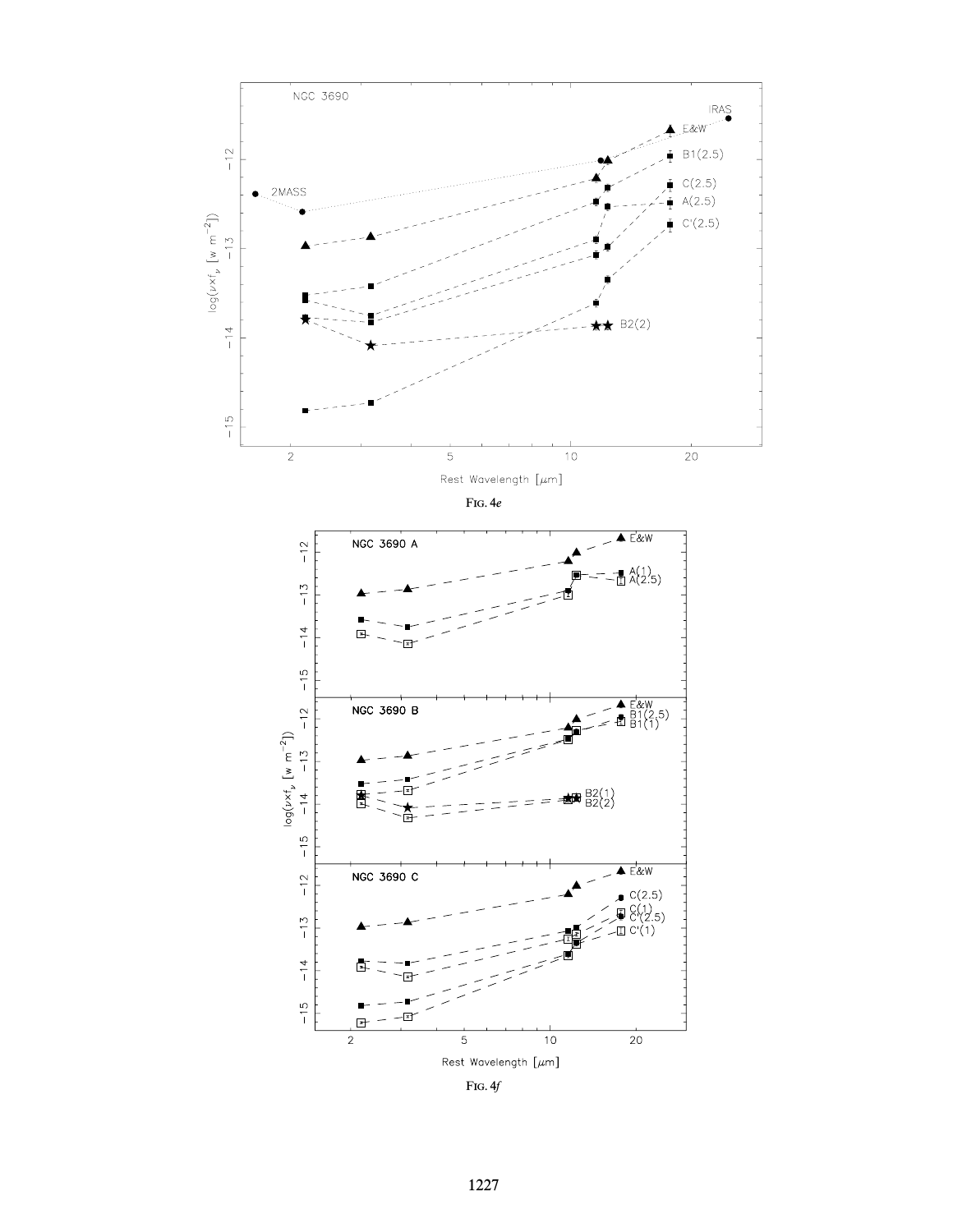

FIG. 5b

FIG.  $5-(a)$  Montage of contour plots of IC 883 at 2.2  $\mu$ m, 12.5  $\mu$ m, and 8.4 GHz. The origin is chosen to be at the peak emission in the 2.2  $\mu$ m image. The astrometric registration of the images at the different wavelengths is discussed in the text. The location of the two brightest peaks at  $2.2 \mu m$  are indicated in each image by a plus sign and an asterisk at the same relative location in each panel. (b) Overlay of the 12.5  $\mu$ m emission contours of IC 883 on the corresponding gray-scale image at 2.2  $\mu$ m is presented in the left panel. A contour map at 12.5  $\mu$ m is overlaid on the corresponding gray-scale image of 8.4 GHz emission in the right panel. (c) Spectral energy distribution of IC 883 is shown. The filled circles represent the integrated fluxes taken from IRAS and 2MASS data. The aperture photometry in a 4" diameter beam is represented by filled squares; the photometry in a 1" diameter beam is represented by open circles. The 2.2  $\mu$ m photometric data are scaled from the NICMOS image (S00).

smoothed to  $0.62$  resolution from the original  $0.40$  to improve the S/N, while the resolution is 0.4 a.19 at 2.2  $\mu$ m and 0.'24 at 8.4 GHz. Two peaks visible at 2.2  $\mu$ m are marked; the marks are reproduced at the same relative positions in all three panels of Figure 5a.

The astrometric registration of the radio and 12.5  $\mu$ m images is based on the assumption that the 12.5  $\mu$ m peak coincides with the southeastern radio peak. This forces general agreement between the radio and 12.5  $\mu$ m structures. The 2.2  $\mu$ m image was registered with respect to the radio image by assuming coincidence of the central peak at 2.2  $\mu$ m and the southeastern radio peak.

The 12.5  $\mu$ m image shows that the emission is extended along a position angle of  $135^\circ$  and shows a significant extension perpendicular to the major axis. The measured 12.5  $\mu$ m FWHM is 1.78  $\times$  0.77, while the full extent of the 12.5  $\mu$ m emission is  $3'' \times 1''$ . The 8.4 GHz image shows a similar size along the major axis with significantly less extent perpendicular to this axis, having a full extent along the minor axis of  $0$ .7. With the assumption that the southeastern radio peak coincides with the peak of the 12.5  $\mu$ m emission, the northwest radio peak appears to coincide with a shoulder of 12.5  $\mu$ m emission. This is illustrated in Figure 5b where the 12.5  $\mu$ m contours are overlaid on a gray scale of the 8.4 GHz image. The emission perpendicular to the major axis appears significantly more extended at 12.5  $\mu$ m than at 8.4 GHz, but this could be a result of the lack of sensitivity to low surface brightness emission in the radio image.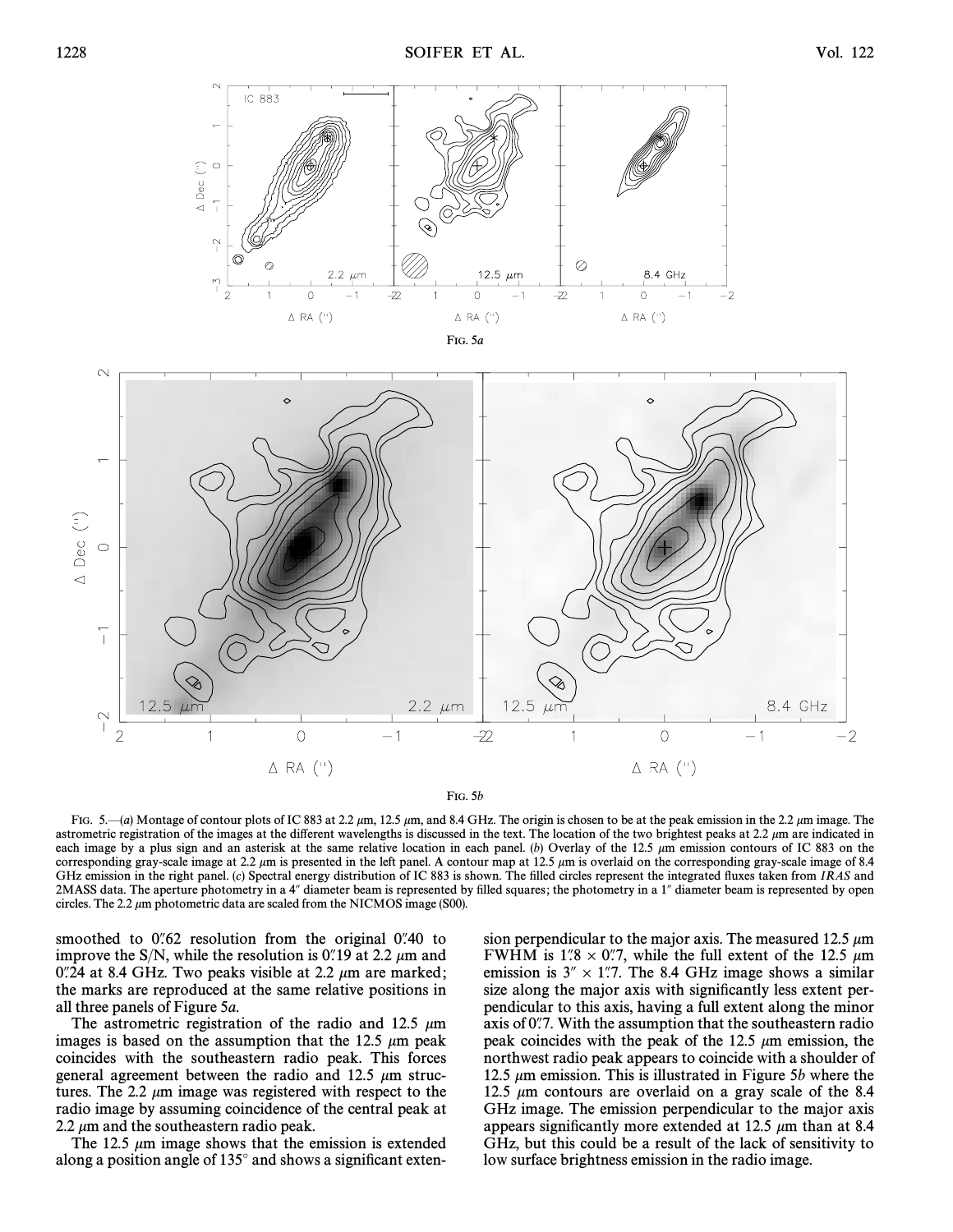

The 2.2  $\mu$ m image does not agree in morphology particularly well with the mid-infrared and radio images. Again we have assumed that the central peak of 2.2  $\mu$ m emission coincides with the radio and infrared peaks and present in Figure 5b a gray-scale image of the NICMOS 2.2  $\mu$ m image with 12.5  $\mu$ m contours overlaid. The 2.2  $\mu$ m peak to the northwest of the center differs in position relative to the radio peak by 0. 2 or 90 pc at the distance of the galaxy. In addition, the 2.2  $\mu$ m extent is significant to the southeast of the central peak, while both the mid-infrared and 8.4 GHz images show extent to the northwest of the central peak.

In addition to imaging IC 883 at 12.5  $\mu$ m, Keck images were obtained at 8.0, 10.3, and 11.7  $\mu$ m. These images showed virtually identical morphology to that shown in Figure 5a. Based on one-dimensional profiles of flux versus position from each Keck image, there is no discernible variation in the SED of IC 883 along its major axis at a resolution of  $0\degree 6$  (270 pc) over the central 3<sup> $\degree$ </sup> or 1.4 kpc. The spectral energy distribution of IC 883 is shown in Figure 5c. The comparison of the Keck observations and the IRAS data shows that the Keck observations account for all of the mid-infrared emission detected by IRAS in this system. The comparison of the  $1^{\prime\prime}$  and  $4^{\prime\prime}$  photometry illustrates the point that the SED does not vary significantly with beam diameter.

The Keck data show a strong drop in flux at 10  $\mu$ m, indicative of significant silicate absorption affecting the emergent spectrum. The mid-infrared spectrum of Dudley (1999) shows strong PAH emission with a depression that is not nearly as strong as presented here. This apparent discrepancy is likely due to the low S/N in the Dudley observations at  $\sim$  10  $\mu$ m.

#### 4.6. NGC 6090 ( $=$  UGC 10267)

NGC 6090 (= UCG 10267), at a redshift  $cz = 8785$  km  $s^{-1}$  (117 Mpc, 590 pc arcsec<sup>-1</sup>), has an infrared luminosity of 3  $\times$  10<sup>11</sup> L<sub>o</sub> (Soifer et al. 1987). The visual image shows a face-on spiral with a close companion separated by 5" or  $\sim$  3 kpc to the southwest and faint tidal tails extended over  $\sim$  2' (72 kpc). The optical spectrum is classified as H II-like (Veilleux et al. 1995). High-resolution VLA imaging at 8.4 GHz (C91) shows a compact source, while a lower resolution map at 1.4 GHz (Condon et al. 1990) shows emission extending over the face of both the spiral galaxy and the close companion. NICMOS observations have been reported for the NGC 6090 system by S00 and Dinshaw et al. (1999). Bryant & Scoville (1999) found that the molecular gas in this system is located approximately midway between the two galaxies.

The 12.5  $\mu$ m image of NGC 6090 is presented in Figure 6a, along with the 2.2  $\mu$ m image from S00, an 8.4 GHz image reprocessed from the data of C91 with angular resolution of 0.5, and the Bry image from Soifer et al. (2001). The astrometric registration of the radio and 12.5  $\mu$ m images is based on the assumption that the brightest 12.5  $\mu$ m peaks coincide with radio peaks with the same angular separation (and position angle). The mid-infrared image was located with respect to the near-infrared continuum through the Br $\gamma$  image. Because of the strong similarity in the morphological structure between the 12.5  $\mu$ m and Br $\gamma$ images, the 12.5  $\mu$ m emission peaks were assumed to coincide with corresponding peaks in the Bry image. The Bry image was obtained using the Palomar Integral Field Spectrograph (PIFS; Murphy et al. 1999) and was obtained simultaneously with a 2.2  $\mu$ m continuum image of this galaxy. The 2.2  $\mu$ m continuum image obtained with PIFS corresponds well with the 2.2  $\mu$ m NICMOS image, so that the Br<sub>y</sub> and 2.2  $\mu$ m continuum images are located very precisely  $( $0\degree/08$ )$  with respect to each other. The PIFS data will be discussed in more detail in Soifer et al.

In addition to the morphological similarities between the 12.5  $\mu$ m and Bry images, there is a strong physical reason for expecting the emission to be spatially coincident; the currently ionized gas traces the ionizing stars and the mid-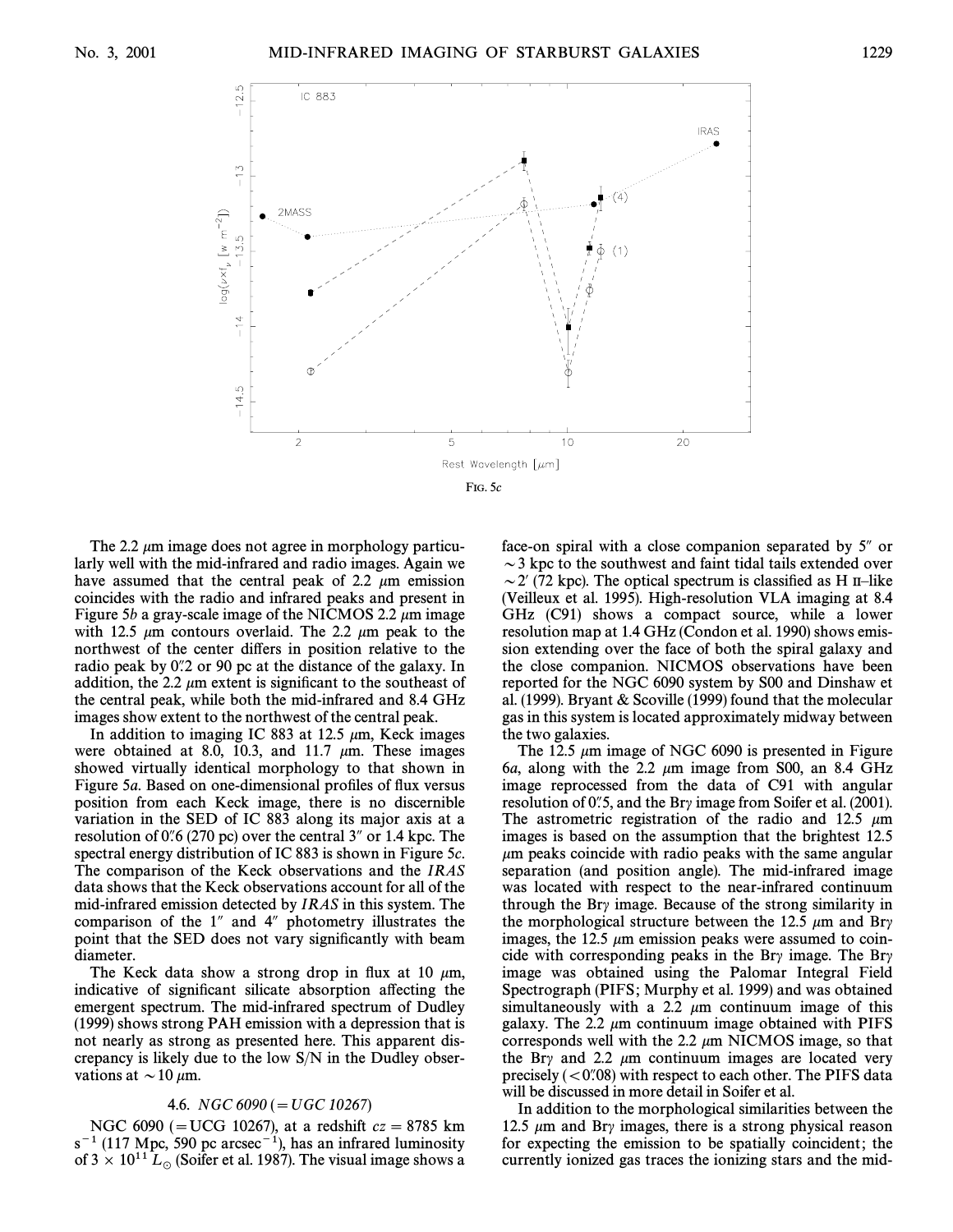

FIG.  $6-(a)$  Montage of contour plots of NGC 6090 at Br<sub>y</sub> (2.16  $\mu$ m), 2.2  $\mu$ m, 12.5  $\mu$ m, and 8.4 GHz. The origin is chosen to be at the nucleus of the face-on spiral galaxy in the 2.2  $\mu$ m image and is indicated by a plus sign in each panel. The astrometric registration of the images at the different wavelengths is discussed in the text. The location of a secondary peak at 2.2  $\mu$ m is indicated by an asterisk in each panel. The location of the secondary peak in the 8.4 GHz emission is indicated by a times cross in each panel. The Bry image was obtained using the Palomar Integral Field Spectrograph (PIFS; Murphy et al. 1999). (b) Contour map of NGC 6090 at 12.5  $\mu$ m overlaid on the corresponding gray-scale image at 2.2  $\mu$ m (left) and the 8.4 GHz image (right). (c) Spectral energy distributions of the sources in NGC 6090. The filled circles represent the integrated fluxes taken from IRAS and 2MASS data. The filled squares represent photometry in a 6" diameter beam centered on the eastern source. The open squares and open triangles represent photometry in a 1<sup>75</sup> diameter beam centered on the southern and northern components of the eastern source. The open circles and filled squares marked with a "W" present photometry in 1"5 and  $4''$  diameter beams centered on the western source. The 2.2  $\mu$ m photometric data are scaled from the NICMOS image (S00).

infrared emission traces the dust heated by these (presumably) same stars.

With the *assumption* that the 12.5  $\mu$ m and Bry images coincide, a faint 12.5  $\mu$ m peak to the east of the brightest regions in the image coincides with the 2.2  $\mu$ m nucleus in the face-on spiral NGC 6090. This is shown directly in Figure 6b, where the 12.5  $\mu$ m contours are overlaid on a gray scale of the 2.2  $\mu$ m image. The main emission at 12.5  $\mu$ m coincides with regions of blue, unresolved sources in the spiral arms in the face-on spiral galaxy as noted by S00. In addition, the faint 12.5  $\mu$ m emission  $\sim$ 3" south and east of the bright 12.5  $\mu$ m emission is located on a minor peak (not the bright point source) in the nearby companion galaxy. This region is spatially coincident with additional blue unresolved sources in the companion galaxy (S00). The bright unresolved source in the companion galaxy does not coincide with any radio or mid-infrared emission, consistent with the suggestion that it is a foreground object. The brightest mid-infrared peaks are extended by  $\sim$  1", or 600 pc, while the whole 12.5  $\mu$ m emitting region in NGC 6090 is extended over  $4'' \times 2''$ , or 2.4  $\times$  1.2 kpc.

With the astrometric registrations as presented in Figure 6a, the agreement between the peaks of 8.4 GHz emission and 12.5  $\mu$ m emission is quite good. Each peak of 12.5  $\mu$ m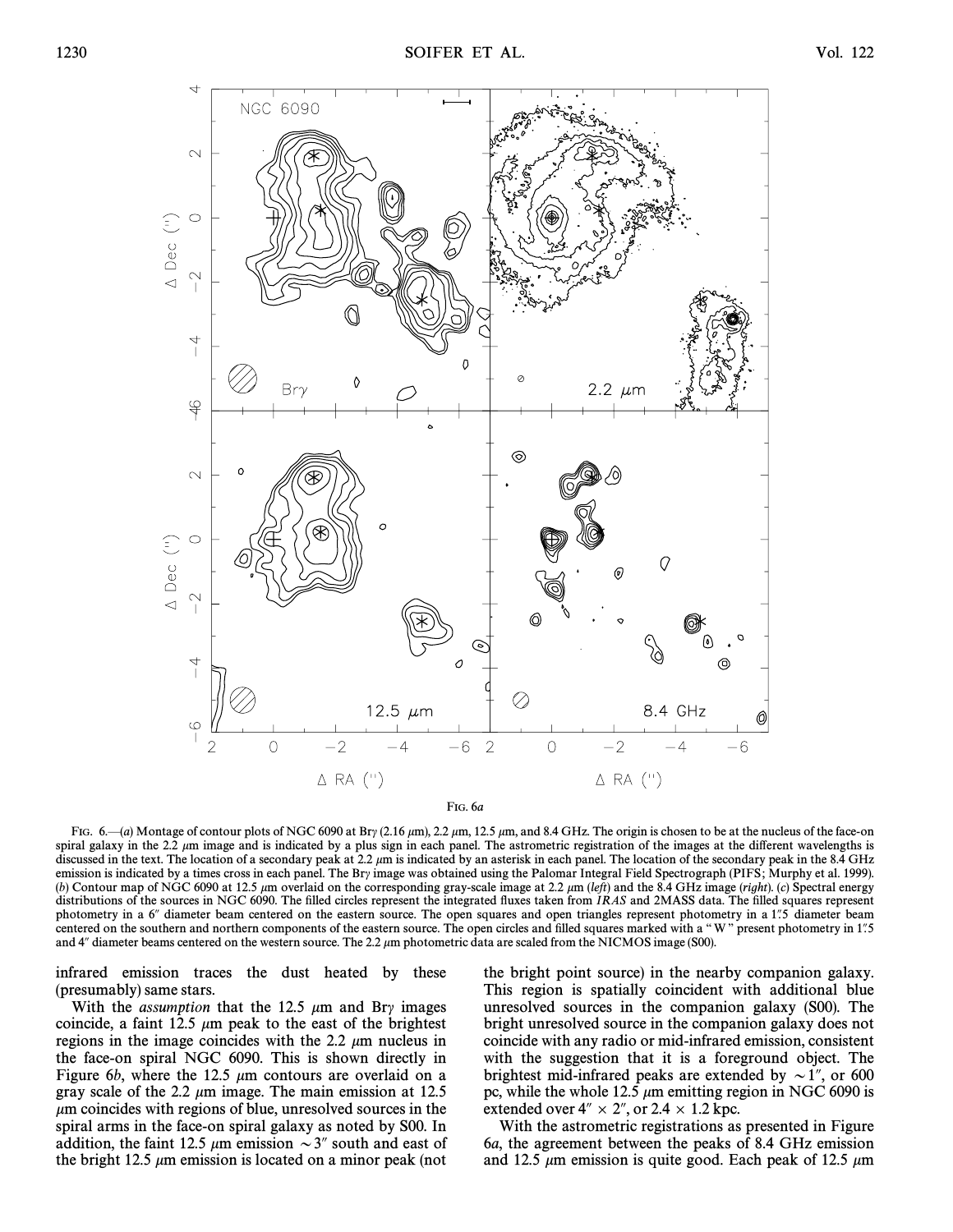

emission corresponds to a peak of radio emission (with perhaps a 0.2 discrepancy between the faint 12.5  $\mu$ m peak. to the southeast and the corresponding radio peak). In addition, there appears to be a radio peak at the position of the near-infrared nucleus of NGC 6090.

In NGC 6090, the galaxy nucleus is at best a minor source of infrared luminosity. The current location of luminous star formation appears to be in the spiral arms of the face-on galaxy and the portions of the companion galaxy closest to the spiral. These regions are within spiral arms and close to the molecular gas which lies between the two galaxies (Bryant & Scoville 1999). This suggests that the molecular gas remained behind after the passage of the two galaxies on a closely interacting trajectory, and the current star formation was triggered in the locations of closest approach in the two galaxies.

Figure 6c shows the spectral energy distributions of the peaks in NGC 6090, along with the large beam IRAS and 2MASS data. At 12  $\mu$ m, approximately 50% of the flux density measured by IRAS is detected in the LWS images.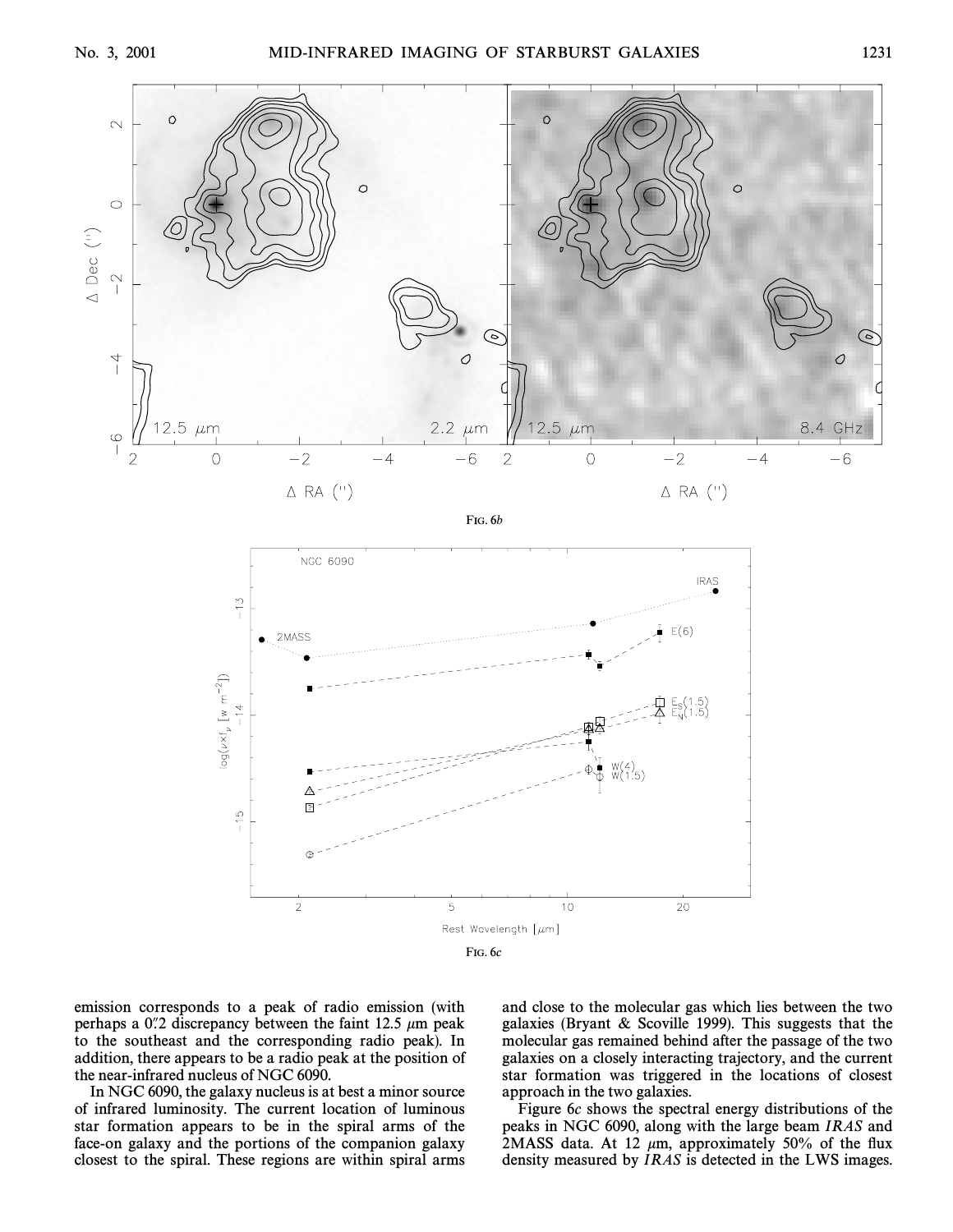The substantial difference between the 12  $\mu$ m flux density measured by IRAS and the integrated flux density measured at 12.5  $\mu$ m in the Keck image argues that there is significant diffuse mid-infrared emission in this system not detected in the ground-based imaging. Keck observations were obtained at 11.7, 12.5, and 17.9  $\mu$ m. The increased flux density at 11.7  $\mu$ m compared with that at 12.5  $\mu$ m, as seen in Figure 6c, suggests that there is strong PAH emission in this system. There is no published spectrum of NGC 6090 spanning this wavelength range.

### 4.7. Mrk  $331 (= UGC 12812)$

Mrk 331 (= UCG 12812), at a redshift  $cz = 5500$  km s<sup>-1</sup> (73 Mpc, 370 pc arcsec<sup>-1</sup>), has an infrared luminosity of  $2.5 \times 10^{11} L_{\odot}$  (Soifer et al. 1987). The visual image shows a high-surface brightness core with no obvious tidal tails. There are two galaxies of comparable brightness located within 2'. The optical spectrum is classified as H II-like (Veilleux et al. 1995), with a mid-infrared spectrum indicating a combination of PAH emission and silicate absorption (Dudley 1999). High-resolution VLA imaging at 8.4 GHz (C91) shows a bright central source surrounded by an elliptical ring of emission with dimensions  $3'' \times 2''$ .

Figure 7a shows the 12.5  $\mu$ m image of Mrk 331 along with images at 2.15  $\mu$ m ( $K_s$ ), 3.4  $\mu$ m, and 8.4 GHz. A bright pucking is seen at all wavelengths, as well as extended emisnucleus is seen at all wavelengths, as well as extended emission in an apparent disk or ring. In registering the images, it was assumed that the central peak was spatially coincident at all wavelengths.

At 8.4 GHz, the extended emission is distributed as a " ring" surrounding the bright nucleus. At 12.5  $\mu$ m, there is a bright nucleus that is unresolved in the 0.3 seeing, as well as emission that appears to have a similar structure as the radio ring. The 12.5  $\mu$ m emission appears to be distributed over the full disk of the system, extending over  $\sim$  4" or 1.5 kpc diameter, with a "barlike" structure extending from the nucleus to the northeast. The image of Mrk 331 obtained at 11.7  $\mu$ m is virtually identical to that at 12.5  $\mu$ m. At 8.4 GHz,



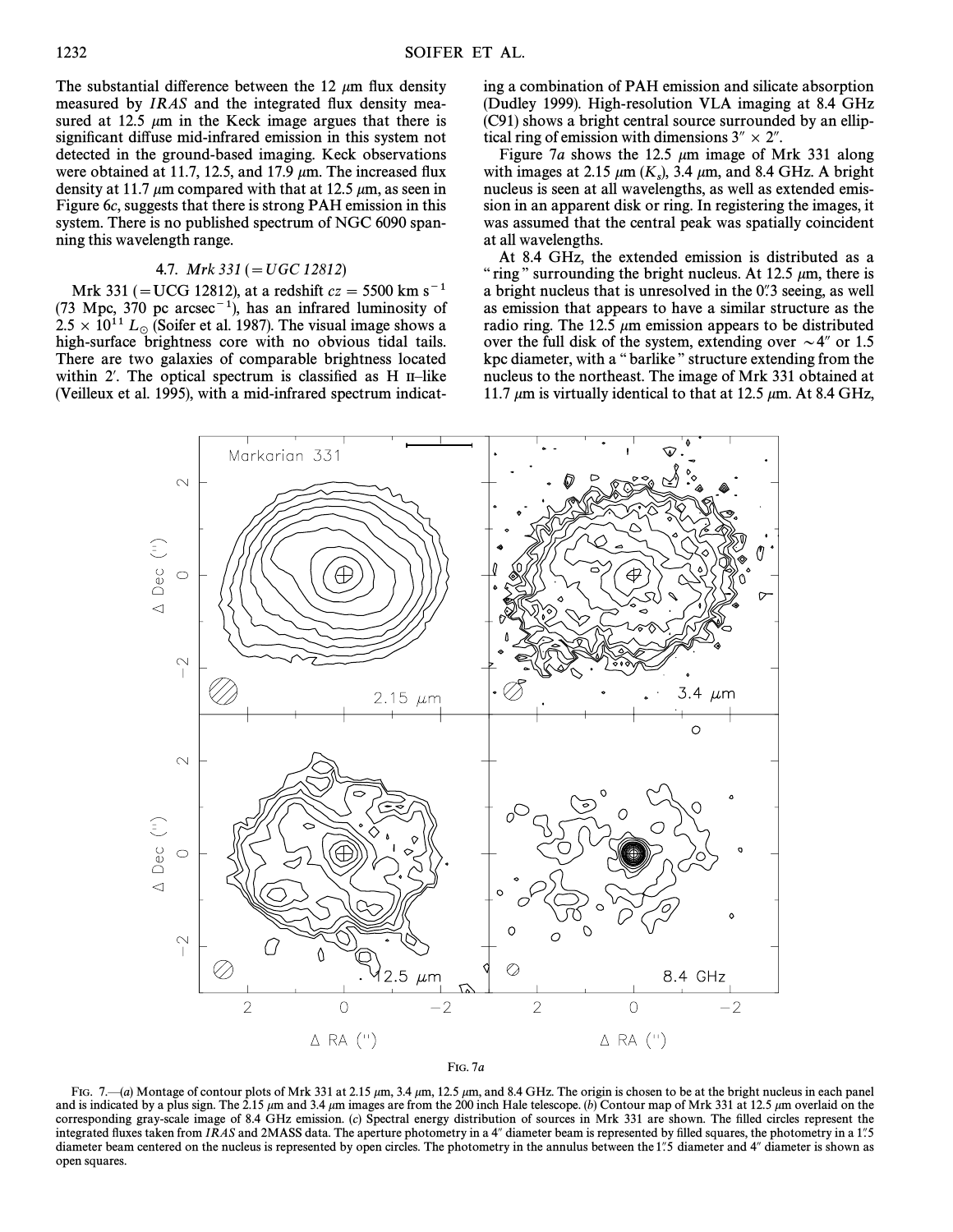



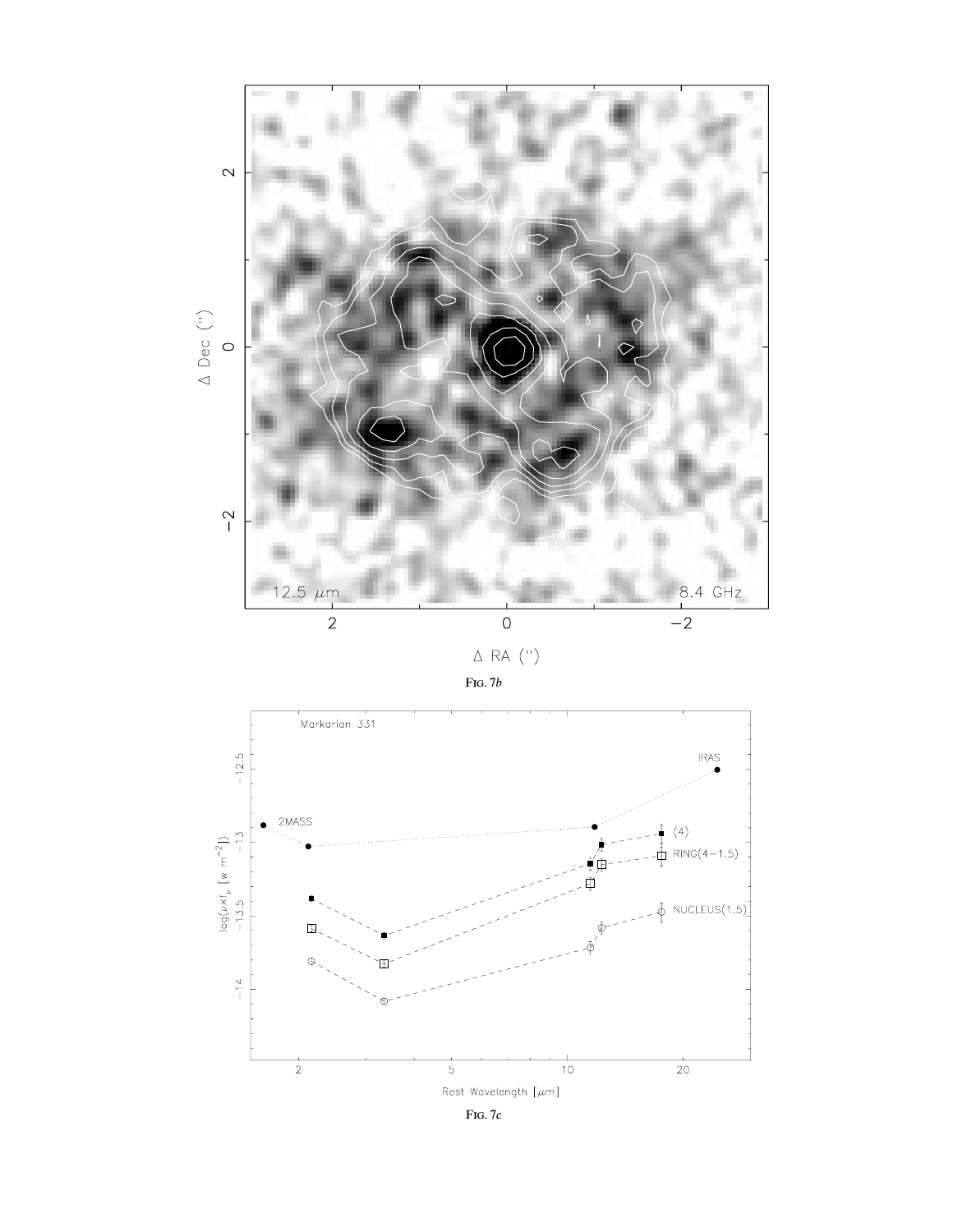the emission is apparently confined to the nucleus and the ring. The latter effect may be a result of the very high resolution of the VLA image. The structure at 3.4  $\mu$ m appears quite similar to that at 12.5  $\mu$ m, showing a compact nucleus, a bar to the northeast, and a disk. Figure 7b compares the images in the mid-infrared and radio directly, with an overlay of the 12.5  $\mu$ m contours on a gray-scale 8.4 GHz image. The structures are quite similar, with the peaks in the radio image corresponding very closely to the features in the mid-infrared image.

Figure  $7c$  plots the fluxes in this system, comparing the mid-infrared flux densities with the *IRAS* and 2MASS measurements. The ground-based data account for greater than 80% of the 12  $\mu$ m flux density measured by IRAS, showing that roughly the central kiloparsec accounts for nearly all the infrared luminosity in this system. The similarity of the images at 11.7 and 12.5  $\mu$ m shows that there is little evidence for variation in the spectral distribution of the infrared emission over the nuclear region. Roche et al. (1991) show that there is a strong PAH feature in the 10  $\mu$ m spectrum of this galaxy, as well as strong silicate absorption.

#### 5. DISCUSSION

The galaxies observed in this study were selected to be highly luminous, active star-forming galaxies that are bright in the 12  $\mu$ m *IRAS* band. The mid-infrared observations reported here generally account for well over half of the total 12  $\mu$ m flux density as measured by IRAS. This is seen in the figures of SEDs of the observed galaxies, where the observed mid-infrared Ñuxes are plotted with the IRAS fluxes. Only in NGC 6090 and VV 114 is the 12.5  $\mu$ m flux observed here less than half the IRAS 12  $\mu$ m flux. In the remaining five systems, the compact structures observed in the Keck images account for 80%–100% of the total 12  $\mu$ m flux density from the system. Thus our first conclusion is that star formation in these systems is not occurring over the entire disk of the galaxy but is confined to relatively compact regions having sizes of  $\sim$  100 pc up to  $\sim$  1 kpc.

The mid-infrared emission in these systems, as characterized by the 12.5  $\mu$ m images presented in Figures 1–7, is far more compact than the overall distribution of near-infrared light in these systems. This can be seen by comparing the 12.5  $\mu$ m images of Figures 1a–7a with the corresponding large-field 2.2  $\mu$ m NICMOS images from S00. The sizes of the mid-infrared sources are typically  $\sim 0^{\prime\prime}$ , while the galaxy sizes seen in the NICMOS images (S00) are typically 10"-30". The significantly smaller mid-infrared sizes compared with the near-infrared sizes of these sources is shown directly in Figure 8, where we present the curves of growth of the 12.5  $\mu$ m flux as a function of beam radius, compared



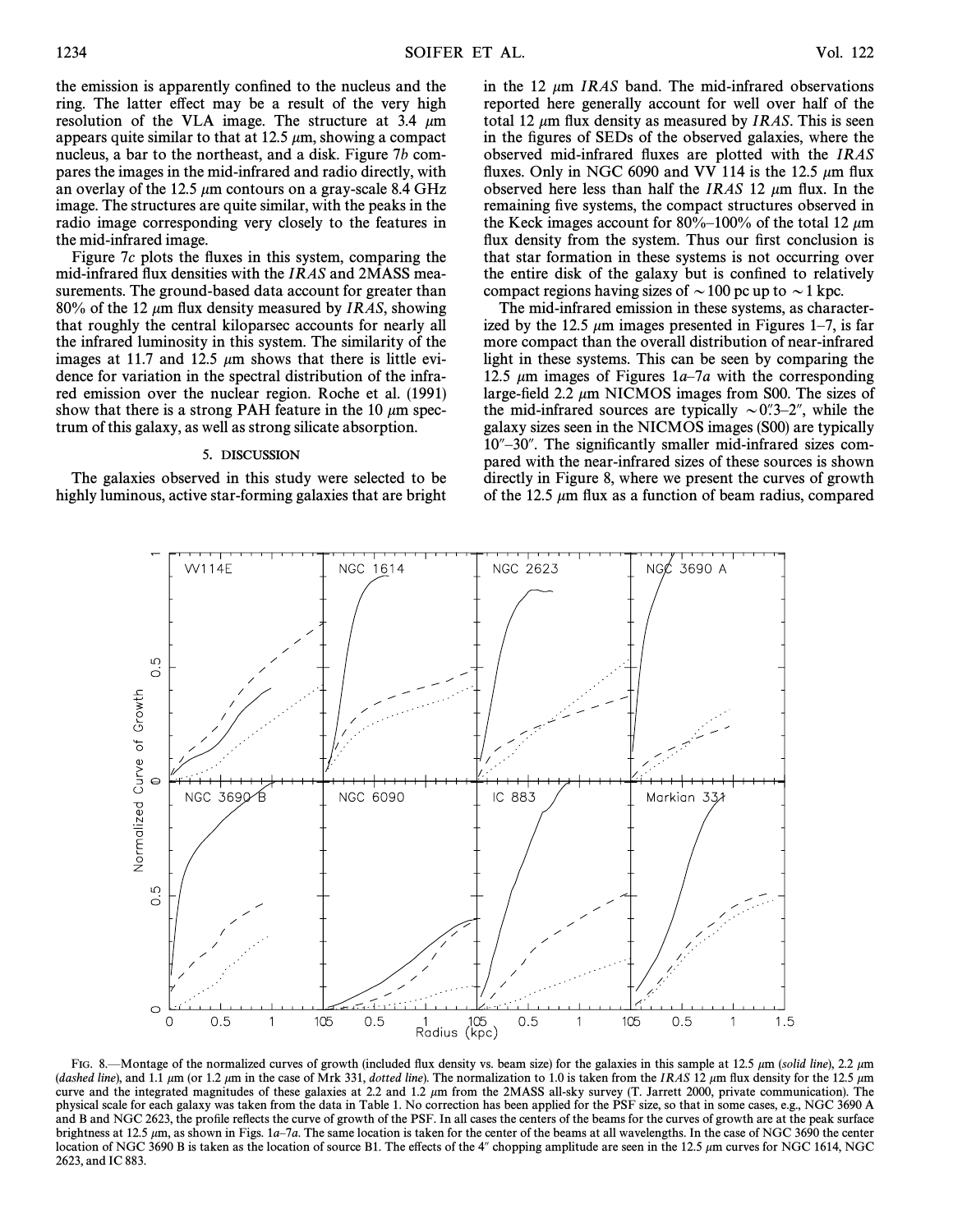with those at 2.2  $\mu$ m and 1.1 (or 1.2)  $\mu$ m for the galaxies in the sample. The 12.5  $\mu$ m flux versus beam size was determined from the images in Figures  $1a-7a$ , with the normalization to 100% provided by the *IRAS* measured total flux density at 12  $\mu$ m. The origin for the measurement beams was the location of peak 12.5  $\mu$ m brightness as identified in the galaxy images of Figures  $1a-7a$ .

The corresponding curves of growth at 1.1 and 2.2  $\mu$ m were determined from NICMOS images for VV 114, NGC 2623, IC 883, NGC 6090 (from S00), NGC 1614 (from Alonso-Herrero et al. 2001), and NGC 3690/IC 694 (from Alonso-Herrero et al. 2000) and from Palomar J and  $K_s$  imaging data for Mrk 331. The large beam normalizations for these data were based on the total  $J$  and  $K$  magnitudes of these galaxies as measured in the 2MASS database (T. Jarrett 2000, private communication). For the 1.1 and 2.2  $\mu$ m curves of growth, the origin for the measurement beams was the same as for the 12.5  $\mu$ m beams, as shown in Figures  $1a-7a$ .

Figure 8 shows that for the galaxies where the groundbased 12.5  $\mu$ m images account for the bulk of the total 12  $\mu$ m flux of the galaxy, the radii of the regions producing 50% of the flux at 12.5  $\mu$ m are less than 100 pc to  $\sim$ 300 pc, while the equivalent radii at 1.2 and 2.2  $\mu$ m are 1 to greater than 2 kpc. Noticeably different from this general characteristic are VV 114 and NGC 6090, where a substantial fraction ( $\sim 60\%$ ) of the 12  $\mu$ m light is not detected in the ground-based observation and is presumably extended, low surface brightness emission distributed over the galaxies. For both VV 114E and NGC 6090 the curves of growth at 2.2 and 12.5  $\mu$ m are quite similar.

The 2.2  $\mu$ m light distribution is, in principle, relatively insensitive to dust extinction, although this is not the case for very dusty environments in the galaxies. To the extent that older stellar populations dominate the near-infrared light in these galaxies, the 2.2  $\mu$ m light traces the mass distribution of that population.

The 12  $\mu$ m emission traces the current sites of luminous star formation. If the star-forming regions within these galaxies are local examples of distant, dusty star-forming galaxies, the global SEDs of the distant star-forming galaxies would be more like those of the starburst regions within these galaxies, rather than like the SEDs of the whole galaxies, which have major contributions in the near-infrared from stars not associated with the current starburst. The difference between the global SEDs and the SEDs of the star-forming regions is illustrated quantitatively in the figures by the comparison of the integrated SEDs with the small aperture SEDs of the individual 12.5  $\mu$ m sources in the galaxies. In all the galaxies, the SED of the individual star-forming regions shows a significant increase in ratio of 12.5 to 2.2  $\mu$ m flux in the small beams, compared with the integrated light of the galaxies. Typically, this ratio is larger by a factor of 2 in the star-forming region as compared with the integrated light for the galaxy, but it ranges to nearly an order of magnitude for the reddest source  $(C')$  in NGC 3690. For distant star-forming galaxies, such as those seen in SCUBA submillimeter surveys (e.g., Eales et al. 2000), SIRTF observations will be required to obtain the equivalent observations to those presented here.

Presumably, the 12.5  $\mu$ m emission is tracing the farinfrared emission associated with the same star formation complexes. If the fraction of the total infrared luminosity emitted by the individual regions in these galaxies is similar

to the fraction of the 12.5  $\mu$ m flux density compared with the total 12  $\mu$ m flux density measured by IRAS, these regions produce from  $\sim 10^{10} L_{\odot}$  to  $\sim 4 \times 10^{11} L_{\odot}$  within a few hundred parsecs. While not as luminous as the ULIRGs, the star formation rates are still prodigious by comparison with normal galaxies such as the Milky Way. The star formation rates are from 0.7 to 30  $M_{\odot}$  yr<sup>-1</sup>, based on the conservative luminosity-star formation rate conversion of Scoville & Young (1983) or Scoville & Soifer (1990). If the conversion from luminosity to star formation rate is a factor of several greater than this, as is the case for models that account for the formation of stars with mass less than 1  $M_\odot$  (see Kennicutt 1998), the total star formation rates go up accordingly.

Since the mid-infrared sources trace the high-luminosity regions in these galaxies, these data provide direct evidence of the physical characteristics of the regions in which the starburst luminosity is being generated. Table 3 presents a summary of the sizes, brightness temperatures, and color temperatures of the mid-infrared sources. The inferred brightness temperature at 60  $\mu$ m is calculated assuming the same angular size as measured at 12.5  $\mu$ m and assuming the same fraction of the total 60  $\mu$ m flux density (as determined from the IRAS data) emerges from the region as is observed for the source at 12  $\mu$ m. In physical sizes, the detected sources range from less than 110 pc to almost 1 kpc. In a few cases, it is not physically possible for the bulk of the luminosity to emerge from sources of the sizes inferred from the 12.5  $\mu$ m images, since the brightness temperature at 60  $\mu$ m is larger than the color temperature of the source (here we assume that the color temperature is the global color temperature, determined from the IRAS 60 and 100  $\mu$ m flux densities). In these cases, the far-infrared source size must be larger than the observed 12.5  $\mu$ m source size. The minimum source sizes necessary for equal color and brightness temperatures at 60  $\mu$ m are also given in Table 3, and they generally are close to, or slightly larger than, the upper limits on sources sizes determined from the 12.5  $\mu$ m Keck observations.

With these estimates of the physical sizes of the emitting regions determined, we can compare the derived surface brightnesses with those of both lower and higher luminosity sources. Table 3 includes the surface brightnesses in  $L_{\odot}$  $kpc^{-2}$  derived from the FWHM estimated source sizes (corrected for the PSF size) and the fraction of the total luminosity of the source inferred from the 12.5  $\mu$ m measured flux density for that source. As can be seen from Table 3, these values range from  $2 \times 10^{11}$  to  $\sim 2 \times 10^{13}$  L<sub>o</sub>  $kpc^{-2}$ . By comparison, the infrared surface brightnesses in the ULIRGs observed by Soifer et al. (2000) range from  $1 \times 10^{12}$  to  $\sim 6 \times 10^{13} L_{\odot}$  kpc<sup>-2</sup>. In physical size, the starburst regions range from  $\sim$  120 pc (in VV 114E<sub>NE</sub>) to  $\sim$  1.2 kpc (in Mrk 331), while the corresponding sizes of starburst regions in ULIRGs are quite similar, ranging from 140 pc in Arp 220 to 1.6 kpc in IRAS  $17208-0014$ . Thus, while the apparent physical sizes are similar to those found in ULIRGs, the apparent surface brightnesses of star formation are lower by factors of  $3-10$  or more. The difference in luminosities between the luminous starburst galaxies and the LUGS appears to be in the luminosity generated in a given volume rather than in the volume in which the luminosity is generated.

The core of Orion, with a luminosity of  $2 \times 10^5 L_{\odot}$  over 0.3 pc (Werner et al. 1976), has an apparent surface bright-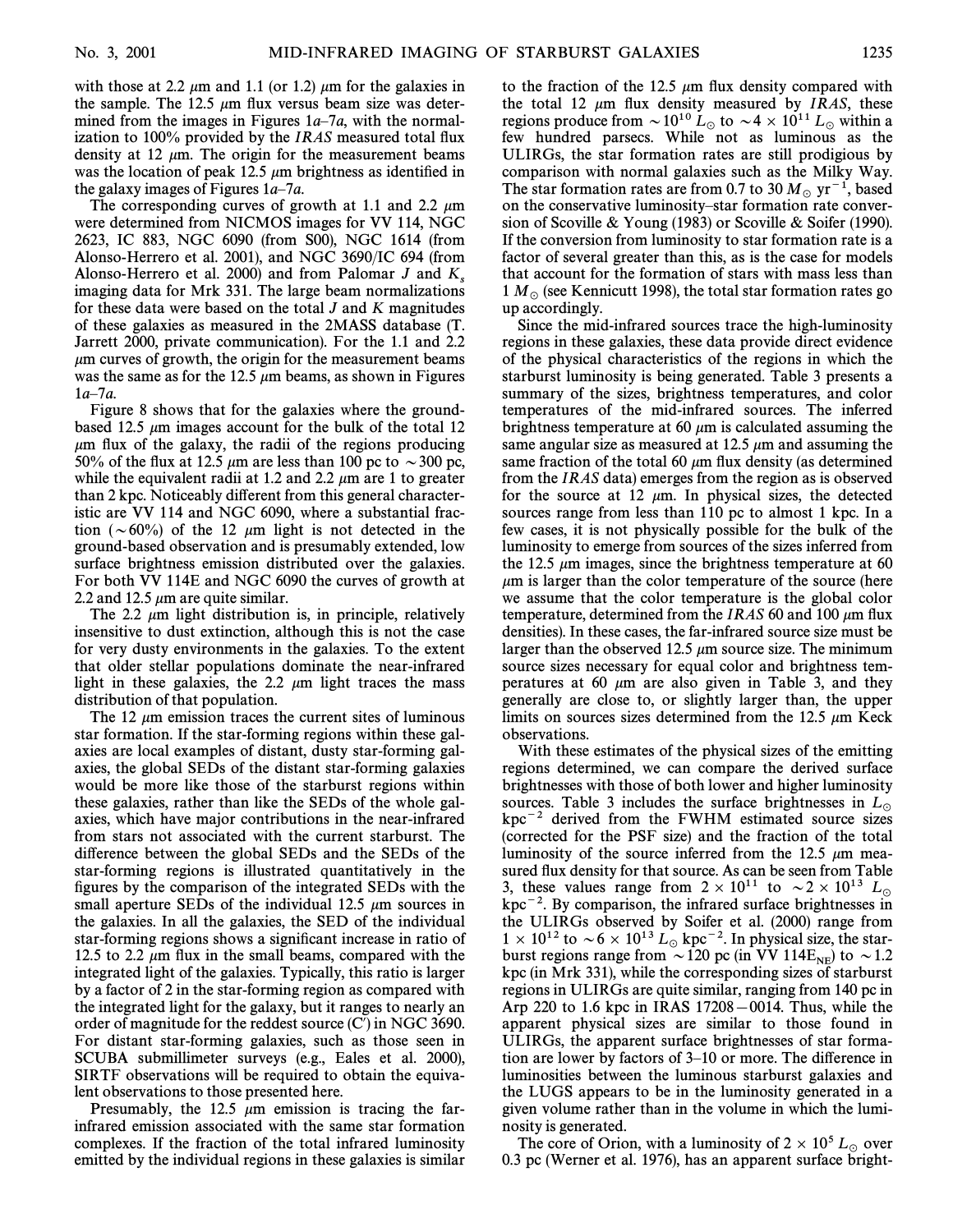TABLE 3 SIZES AND SURFACE BRIGHTNESSES IN STARBURST GALAXIES

| <b>SIZE OF MID-IR SOURCE</b> |                    |                    | $f_{12.5 \mu m}$ (Keck) | $T_h(12 \mu m)$ | $T_h(60 \mu m)$ | $T_c(60 \mu m)$ |                         |                                         |
|------------------------------|--------------------|--------------------|-------------------------|-----------------|-----------------|-----------------|-------------------------|-----------------------------------------|
| <b>OBJECT</b>                | (arcsec)           | (pc)               | $f_{12 \mu m}(IRAS)$    | (K)             | (K)             | (K)             | $L_{\rm IR}[L_{\odot}]$ | $L/A$ [ $L_{\odot}$ kpc <sup>-2</sup> ] |
| VV 114E sw                   | 0.37               | 150                | 0.30                    | 94              | 57              | 54              | $1.2 \times 10^{11}$    |                                         |
|                              | > 0.41             | >165               | 0.30                    | 92              | 54              | 54              | $1.2 \times 10^{11}$    | $< 5.6 \times 10^{12}$                  |
| $VV 114E$ ne                 | 0.29               | 120                | 0.12                    | 91              | 51              | 54              | $5.0 \times 10^{10}$    | $4 \times 10^{12}$                      |
| NGC $1614$                   | 1.70               | 550                | 0.87                    | 84              | 41              | 62              | $3.6 \times 10^{11}$    | $1.5 \times 10^{12}$                    |
| $NGC 2623$                   | $0.7 \times < 0.3$ | $260 \times < 110$ | 0.85                    | > 89            | > 65            | 64              | $3.0 \times 10^{11}$    |                                         |
|                              | > 0.52             | >192               | 0.85                    | 88              | 64              | 64              | $3.0 \times 10^{11}$    | $< 1.0 \times 10^{13}$                  |
| NGC 3690 A                   | < 0.60             | < 125              | 0.32                    | >100            | 69              | 66              | $2.6 \times 10^{11}$    |                                         |
|                              | > 0.65             | >137               | 0.32                    | 98              | 66              | 66              | $2.6 \times 10^{11}$    | $< 1.8 \times 10^{13}$                  |
| NGC 3690 $C'$                | < 0.60             | < 125              | 0.04                    | > 85            | >44             | 66              | $3.2 \times 10^{10}$    | $>2.6\times10^{12}$                     |
| NGC 3690 C                   | 1.1                | 230                | 0.12                    | 79              | 42              | 66              | $1.0 \times 10^{11}$    | $2.4 \times 10^{12}$                    |
| $NGC 3690 B1$                | < 0.60             | < 125              | 0.51                    | >104            | > 80            | 66              | $4.0 \times 10^{11}$    |                                         |
|                              | > 0.84             | >176               | 0.51                    | 98              | 66              | 66              | $4.0 \times 10^{11}$    | $< 1.6 \times 10^{13}$                  |
| $NGC 3690 B2$                | < 0.6              | < 125              | 0.015                   | > 78            | >37             | 66              | $1.2 \times 10^{10}$    | $>1.0\times10^{12}$                     |
| IC $883$                     | $1.5 \times 0.4$   | $700 \times 190$   | 1.00                    | 84              | 20              | 46              | $3.2 \times 10^{11}$    | $2.0 \times 10^{12}$                    |
| NGC 6090E S                  | $1.5 \times 1.0$   | $890 \times 590$   | 0.30                    | 73              | 30              | 51              | $9.7 \times 10^{10}$    | $2.4 \times 10^{11}$                    |
| NGC 6090E N                  | 1.0                | 590                | 0.12                    | 71              | 28              | 51              | $3.9 \times 10^{10}$    | $1.4 \times 10^{11}$                    |
| $NGC 6090W$                  | <0.6               | $<$ 350            | 0.04                    | 71              | >29             | 51              | $1.3 \times 10^{10}$    | $>1.3\times10^{11}$                     |
| Mrk $331$ n                  | (< 0.6)            | < 225              | 0.2                     | > 81            | >41             | 58              | $5 \times 10^{10}$      | $>1.3\times10^{12}$                     |
| Mrk $331$ r                  | $4 \times 2.7$     | $1500 \times 1000$ | 0.63                    | 71              | 30              | 58              | $1.6 \times 10^{11}$    | $1.4 \times 10^{11}$                    |

ness of  $3 \times 10^{12}$  L<sub>o</sub> kpc<sup>-2</sup>, while the apparent face-on surface brightness of the starburst region in M82 is  $\sim$  2  $\times$  10<sup>11</sup> L<sub>☉</sub> kpc<sup>-2</sup> (Soifer et al. 2000). Previous work (Meter et al. 1997) has shown that in normal galaxies, the surface brightness of star formation reaches an upper limit of  $\sim$  2  $\times$  10<sup>11</sup> L<sub>o</sub> kpc<sup>-2</sup> globally averaged over entire galaxies, with peak surface brightnesses of clusters of size  $\sim$  10 pc of  $\sim 5 \times 10^{13} L_{\odot}$  kpc<sup>-2</sup>. Thus the starburst regions in these systems appear extraordinary in comparison with normal galaxies, but not with respect to the highest density star-forming environments within galaxies.

Table 4 summarizes the surface brightnesses of nearby starburst systems, the starburst regions in the galaxies in this sample, and the starburst regions in ULIRGs from Soifer et al. (2000). We can see clearly here that, while there is significant scatter, there appears to be a natural progression in surface brightness in the galaxies, with increasing surface brightness accompanying increasing luminosity. Table 4 shows that in these luminous starburst galaxies

TABLE 4 SURFACE BRIGHTNESSES OF INFRARED STARBURST GALAXIES

| Object     | Type             | Infrared<br>Luminosity<br>$(L_{\rm bol} (L_{\odot}))$ | Surface<br><b>Brightness</b><br>$(L_{\odot} kpc^{-2})$ |
|------------|------------------|-------------------------------------------------------|--------------------------------------------------------|
| $Oron$     | H II region      | $1 \times 10^6$                                       | $2 \times 10^{12}$                                     |
| $M$ 82     | Local starburst  | $3 \times 10^{10}$                                    | $2 \times 10^{11}$                                     |
| NGC 6090   | <b>Starburst</b> | $3 \times 10^{11}$                                    | $2 \times 10^{11}$                                     |
| NGC 1614   | Starburst        | $4 \times 10^{11}$                                    | $1.5 \times 10^{12}$                                   |
| Mrk $331$  | <b>Starburst</b> | $2.5 \times 10^{11}$                                  | $\sim$ 2 $\times$ 10 <sup>12</sup>                     |
| IC $883$   | Starburst        | $3 \times 10^{11}$                                    | $2 \times 10^{12}$                                     |
| $VV$ 114   | Starburst        | $4 \times 10^{11}$                                    | $\sim$ 5 $\times$ 10 <sup>12</sup>                     |
| NGC 2623   | Starburst        | $3 \times 10^{11}$                                    | $\sim 10^{13}$                                         |
| NGC 3690   | Starburst        | $8 \times 10^{11}$                                    | $\sim 10^{13}$                                         |
| IRAS 17208 | <b>ULIRG</b>     | $3 \times 10^{12}$                                    | $1.2 \times 10^{12}$                                   |
| Mrk $273$  | <b>ULIRG</b>     | $1.3 \times 10^{12}$                                  | $>2.2\times10^{13}$                                    |
| IRAS 08572 | <b>ULIRG</b>     | $1.3 \times 10^{12}$                                  | $>2.8\times10^{13}$                                    |
| Arp $220$  | ULIRG            | $1.5 \times 10^{12}$                                  | $6.0 \times 10^{13}$                                   |

environments equivalent to the core of Orion extend over hundreds of parsecs.

Turner, Beck, & Ho (2000) and Gorjian, Turner, & Beck (2001) have recently shown that in the nearby dwarf galaxy NGC 5253 star formation that produces  $\sim$  2  $\times$  10<sup>9</sup> L<sub>o</sub> is occurring in a region  $\sim$  2 pc in size, i.e., in a "super-star cluster." The observations described here cannot rule out the possibility that much of the luminosity in the starburst galaxies studied here emerges from regions of similar size, although the most luminous systems in this sample would require clusters of  $\sim$  100 such super–star clusters in regions of order  $\sim$  200 pc in diameter.

In about half of the galaxies in this sample, the luminosity appears to be generated in nuclear starbursts. In NGC 1614 and Mrk 331, a substantial fraction of the infrared luminosity is generated in a ring surrounding the nucleus. NGC 6090 presents the greatest exception to the nuclear starburst picture for high-luminosity systems. Here the luminosity appears to be generated where the molecular gas remains from the recent interaction between the two galaxies. This might be the best example for a starburst triggered by cloud-cloud collisions in the galaxies disks.

The mid-infrared and radio emission generally trace each other quite well. Differences at the 100 pc scale are seen in VV 114 $E_{\text{sw}}$  and in the more extended emission in NGC 6090 and IC 883. It is most likely that the di†erences in the diffuse emission is a lack of sensitivity to low surface brightness emission in the 8.4 GHz data.

### 6. SUMMARY AND CONCLUSIONS

We have obtained mid-infrared diffraction limited imaging of seven starburst galaxies with the Keck telescopes. These observations have shown the following :

1. A substantial fraction, usually more than 50%, of the mid-infrared luminosity in these systems is generated in regions ranging in size from  $\sim$  100 pc to 1 kpc.

2. Nuclear starbursts generally dominate the starburst activity in these galaxies.